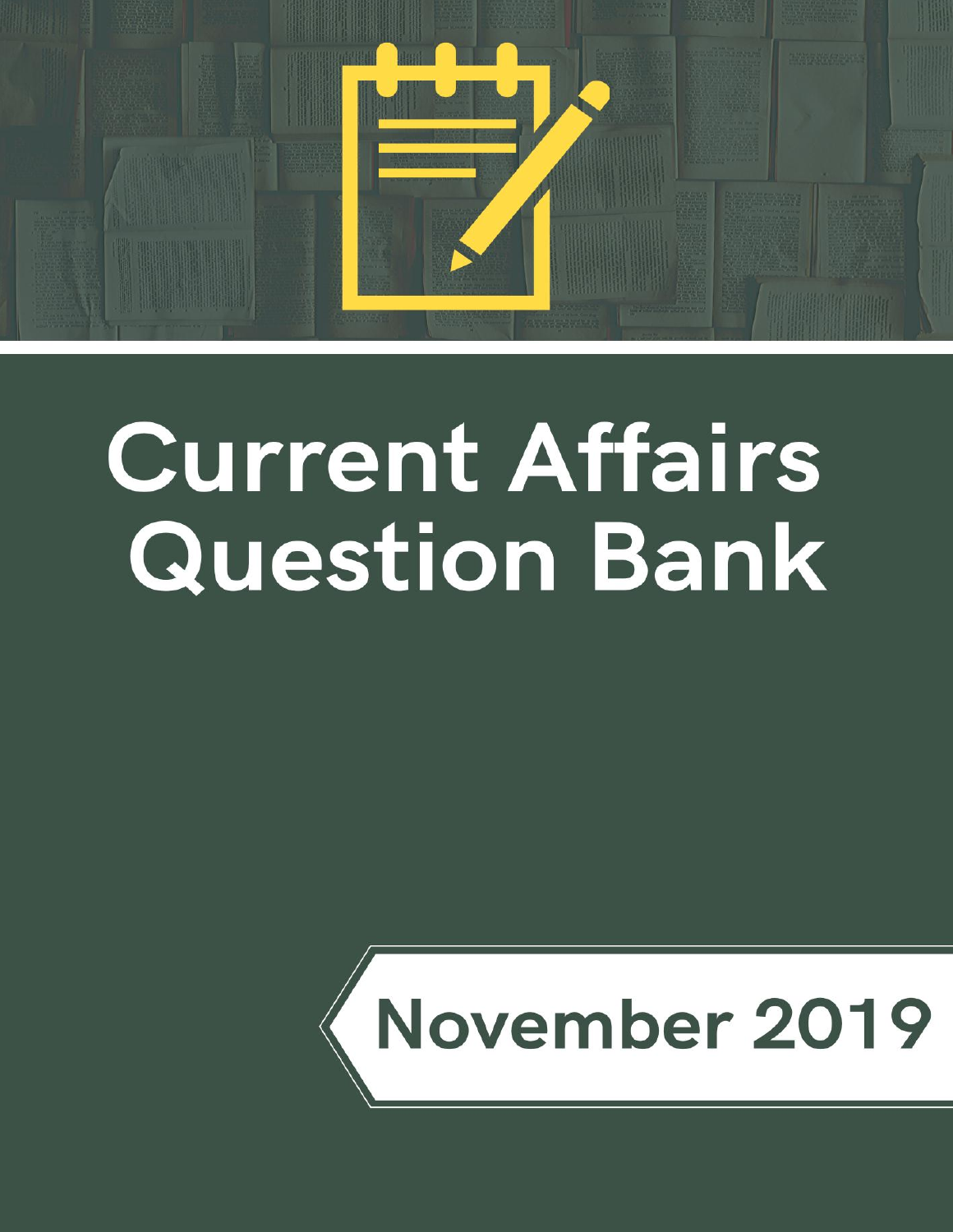# CURRENT AFFAIRS QUES TION BANK: NOVEMBER 2019

# **Q.1 Who has won gold at the Olympic Test Event for Boxing 2019 in men's category?**

- a) Shiva Thapa
- b) Sanatali Toltayev
- c) Ashish
- d) Manish Kaushik
- e) None of these

# **Q.2 'The Best-Performing CEOs in the World, 2019' was recently in the news, is topped by?**

- a) Adobe CEO Shantanu Narayen
- b) NVIDIA's CEO Jensen Huang
- c) MasterCard CEO Ajay Banga
- d) Amazon CEO Jeff Bezos
- e) None of these

# **Q.3 Recently the Foundation Day of 6 states and 3 Union territories was observed on?**

- a) 1st October
- b) 10th October
- c) 1st November
- d) 5th November
- e) None of these

# **Q.4 The theme of the 35th ASEAN Summit is?**

- a) Promoting Partnership for Regional equality
- b) Advancing Partnership for sustainability
- c) Promoting Partnership for Clean energy
- d) Advancing Partnership for Economic cooperation
- e) None of these

# **Q.5 A nation-wide online Hackathon 'Data-driven Innovation for Citizen Grievance Redressal' is conducted by which Ministry?**

- a) Ministry of Consumer Affairs, Food & Public Distribution
- b) Ministry of Corporate Affairs
- c) Ministry of Labour & Employment
- d) Ministry of Personnel, Public Grievances and Pensions
- e) None of these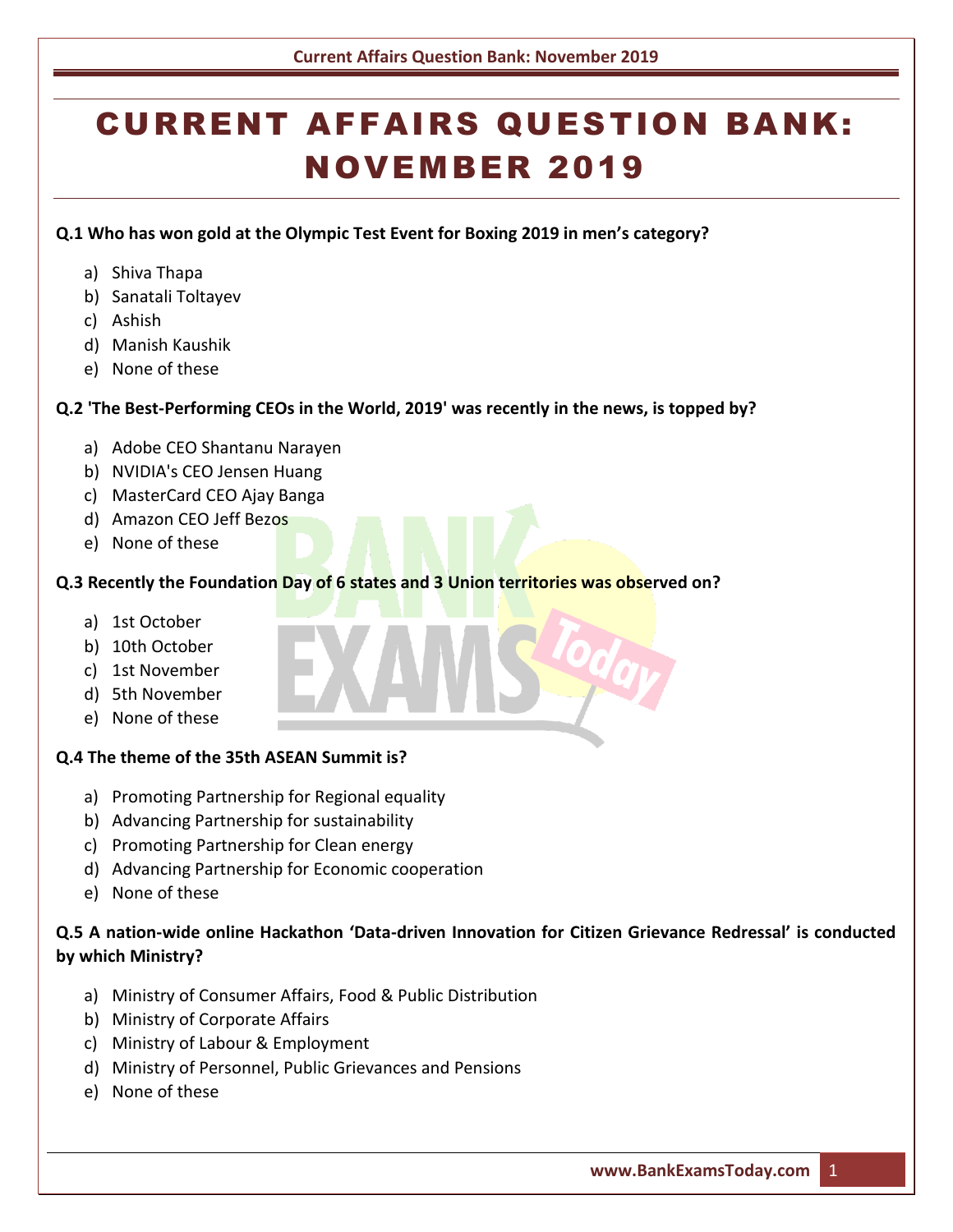# **Q.6 Choose the correct statement in the context of reorganisation done by the RBI in its regulatory and supervisory Departments?**

- a) RBI has made a unified Department of Supervision of financial entities
- b) RBI has made a unified Department of Regulation of financial entities
- c) Both a and b
- d) Only a
- e) None of the above

# **Q.7 Which Indian City is not a part of the UNESCO Creative Cities Network (UCCN)?**

- a) Mumbai
- b) Hyderabad
- c) Kolkata
- d) Jaipur
- e) Varanasi

# **Q.8 The "eCAPA 2019 - Art from the Heart" was recently organised by the Government of India for whom?**

- a) Divyang Artists
- b) Sand Artists
- c) Wildlife Photographers
- d) Film Photographers
- e) None of these

# **Q.9 Which country has won the Rugby World Cup 2019?**

- a) England
- b) Japan
- c) South Africa
- d) New Zealand
- e) None of these

# **Q.10 The IMF has recently predicted which region of becoming centre of global growth by 2040?**

- a) South Asia region
- b) South East Asia region
- c) Central East region
- d) Central west region
- e) None of these

# **Q.11 Which Indian female wrestler has recently won silver at the UWW Under-23 World Championships 2019 in 51 kg?**

- a) Pooja Gehlot
- b) Babita Kumari
- c) Vinesh Phogat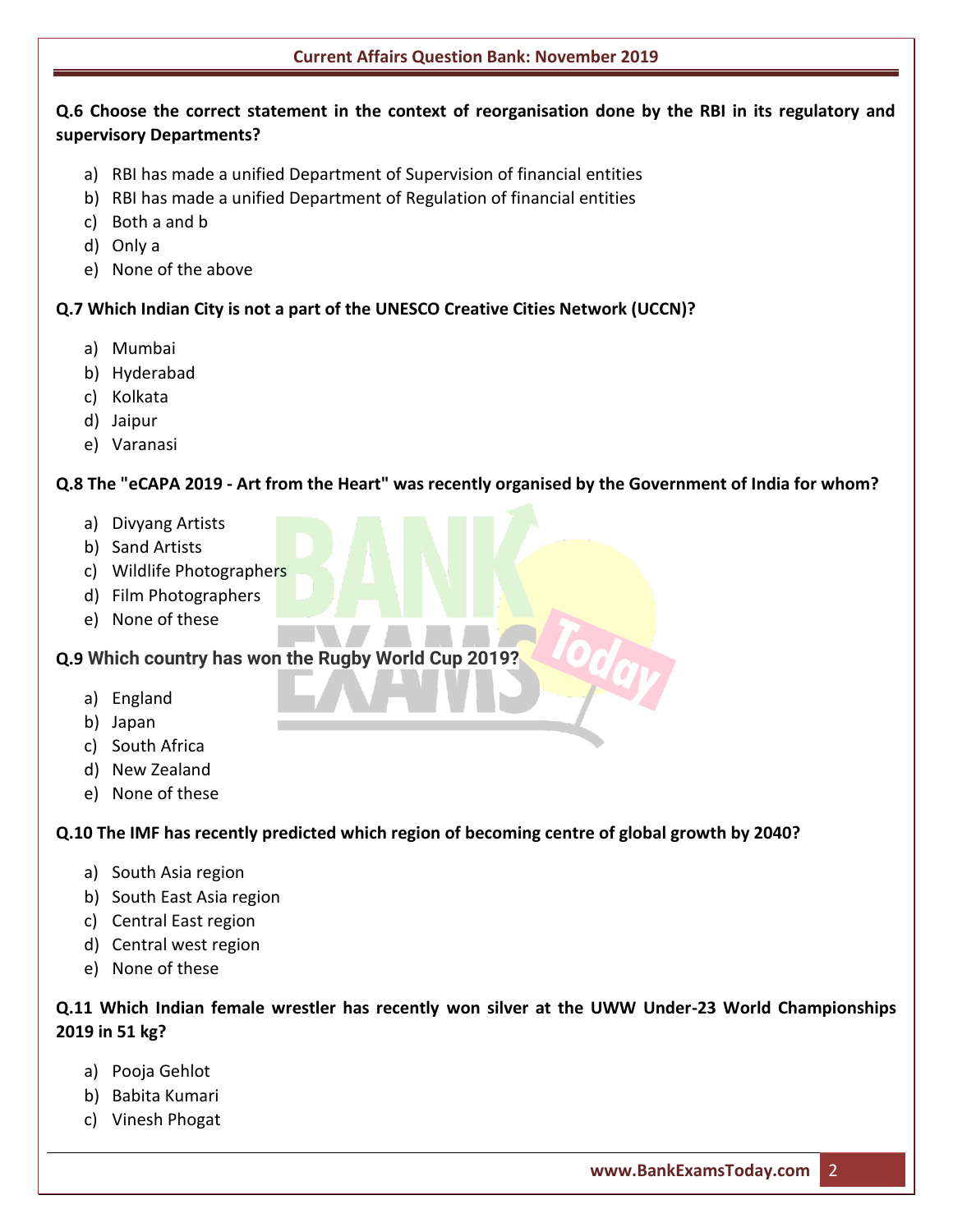- d) Sakshi Malik
- e) None of these

**Q.12 The exercise Dustlik-2019, is the first-ever joint military exercise between India and \_\_\_\_\_?**

- a) Bangladesh
- b) Uzbekistan
- c) Singapore
- d) France
- e) None of these

**Q.13 The 5th India International Science Festival (IISF) 2019, is being held at\_\_\_\_\_\_\_?**

- a) New Delhi
- b) Chennai
- c) Kolkata
- d) Lucknow
- e) None of these

**Q.14 Which country has hosted the Shanghai Cooperation Organization Joint Exercise on Urban Earthquake Search & Rescue (SCOJtEx-2019)?**

- a) India
- b) China
- c) Japan
- d) Singapore
- e) None of these

**Q.15 Who has won the "Lifetime Achievement Award – Foreign Artiste" at the Golden Jubilee edition of IFFI 2019?**

- a) Roman Polanski
- b) Isabelle Anne Madeleine Huppert
- c) Isabelle Adjani
- d) Vanessa Paradis
- e) None of these

**Q.16 Who won the 'Icon of Golden Jubilee of IFFI' award at the 50th International Film Festival of India (IFFI) 2019?**

- a) Akshay Kumar
- b) Shah Rukh Khan
- c) S Rajinikanth
- d) Amitabh Bachchan
- e) None of these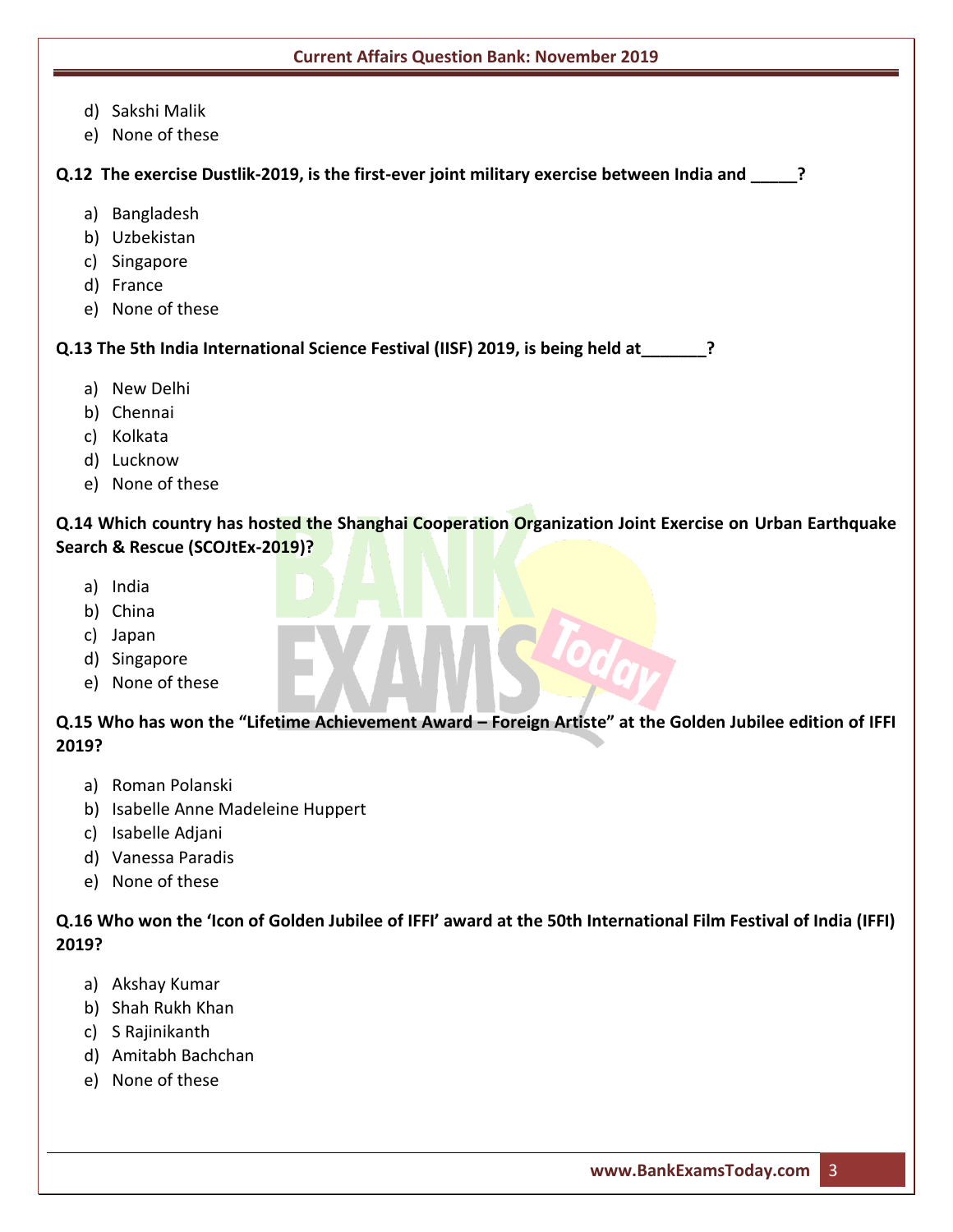# **Q.17 Which documentary was recently in the news for winning the BAFTA and Scotland Awards at Glasgow, Scotland?**

- a) Documentary on Real Ladakh Football Club
- b) Documentary on Real India Football Club
- c) Documentary on Real Kashmir Football Club
- d) Documentary on Real J&K Football Club
- e) None of these

# **Q.18 Which country has recently allowed the sale and use of the first Alzheimer's medicine GV-971?**

- a) India
- b) Scotland
- c) Ireland
- d) China
- e) None of these

**Q.19 As per the recent RBI's guidelines on the compensation of whole-time directors and chief executive officers, \_\_\_\_\_\_\_\_\_\_% of the variable pay will be paid in non-cash if the variable pay is above 200% of the fixed pay?**

- a) 50%
- b) 56%
- c) 67%
- d) 70%
- e) None of these

**Q.20 Which among the following apps has been recently launched by the Finance Minister to facilitate monitoring and faster clearance of Customs goods?**

- a) ICEDASH
- b) ATITHI
- c) BRIK
- d) Only a and b
- e) Only b and c

**Q.21 Which sportsperson has claimed India's 10th Tokyo Olympic quota in shooting by winning the bronze medal at the 14th Asian Championships?**

- a) Deepak Kumar
- b) Manu Bhaker
- c) Abhinav Bindra
- d) Elavenil Valarivan
- e) None of these

**Q.22 The 15th meeting of Governing Council of South Asia Co-operative Environment Programme (SACEP) was held in \_\_\_\_\_\_\_\_?**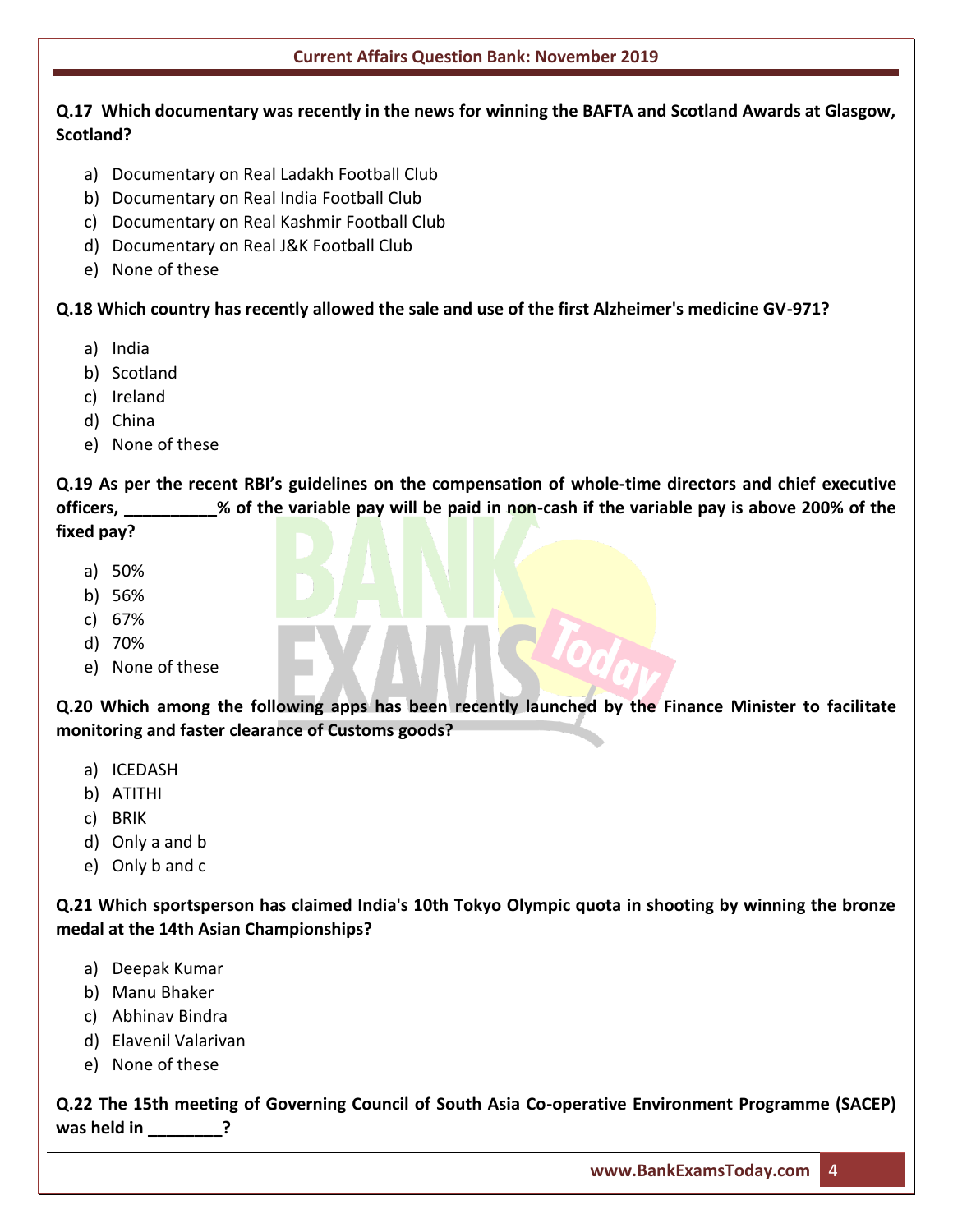- a) New Delhi
- b) Colombo
- c) Dhaka
- d) Kathmandu
- e) None of these

**Q.23 Which country was recently in news for withdrawing from the Paris climate accord?**

- a) New Zealand
- b) China
- c) USA
- d) India
- e) None of these

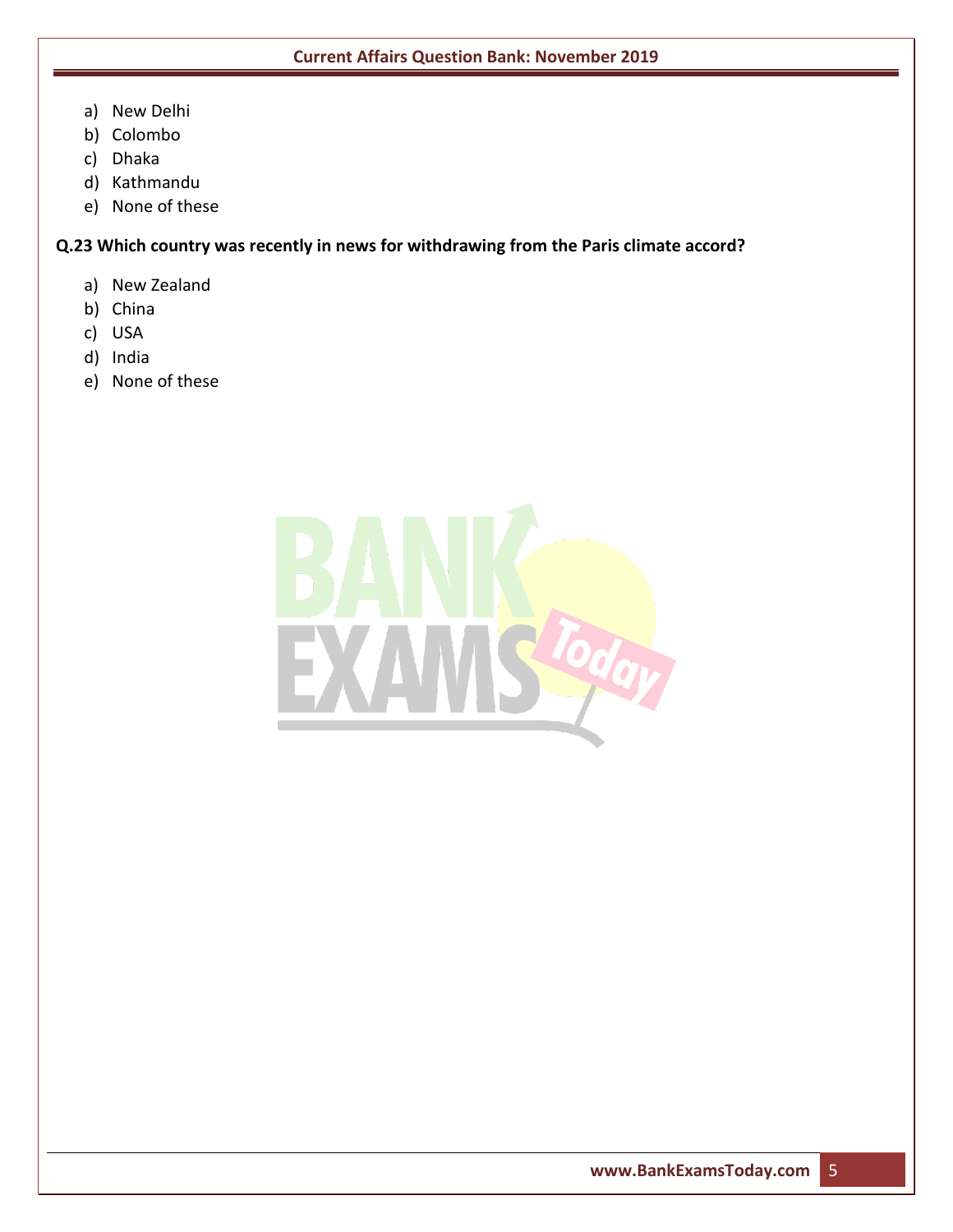#### **Q.24 Which ministry organises the "Hunar Haat"?**

- a) Ministry of Culture
- b) Ministry of Women and Child Development
- c) Ministry of Minority Affairs
- d) Ministry of Tribal Affairs
- e) None of these

# **Q.25 The Central government has recently set up Rs \_\_\_\_\_\_\_\_ fund to revive stalled housing projects in the country?**

- a) Rs 1 lakh crore
- b) Rs 50,000 crore
- c) Rs 25,000 crore
- d) Rs 10,000 crore
- e) None of these

**Q.26 The 19th India-Russia Inter-Governmental Commission on Military and Military-Technical Cooperation (IRIGC-M&MTC) meeting was held in \_\_\_\_\_\_\_\_?**

- a) New Delhi
- b) Moscow
- c) Saint Petersburg
- d) Lucknow
- e) None of these

**Q.27 Which country hosted the first ever BIMSTEC ports Conclave 2019?**

- a) Bangladesh
- b) India
- c) Srilanka
- d) Thailand
- e) None of these

#### **Q.28 Recently \_\_\_\_\_\_\_\_ Global investors' meet was organised to attract investment and create employment opportunities in the state?**

- a) Andhra Pradesh
- b) Madhya Pradesh
- c) Gujarat
- d) Himachal Pradesh
- e) None of these

**Q.29 The chairmanship of the Indian Ocean Rim Association (IORA) was transferred from South Africa to \_\_\_\_\_\_\_\_\_\_\_\_\_\_ at the 19th IORA meeting in 2019?**

a) India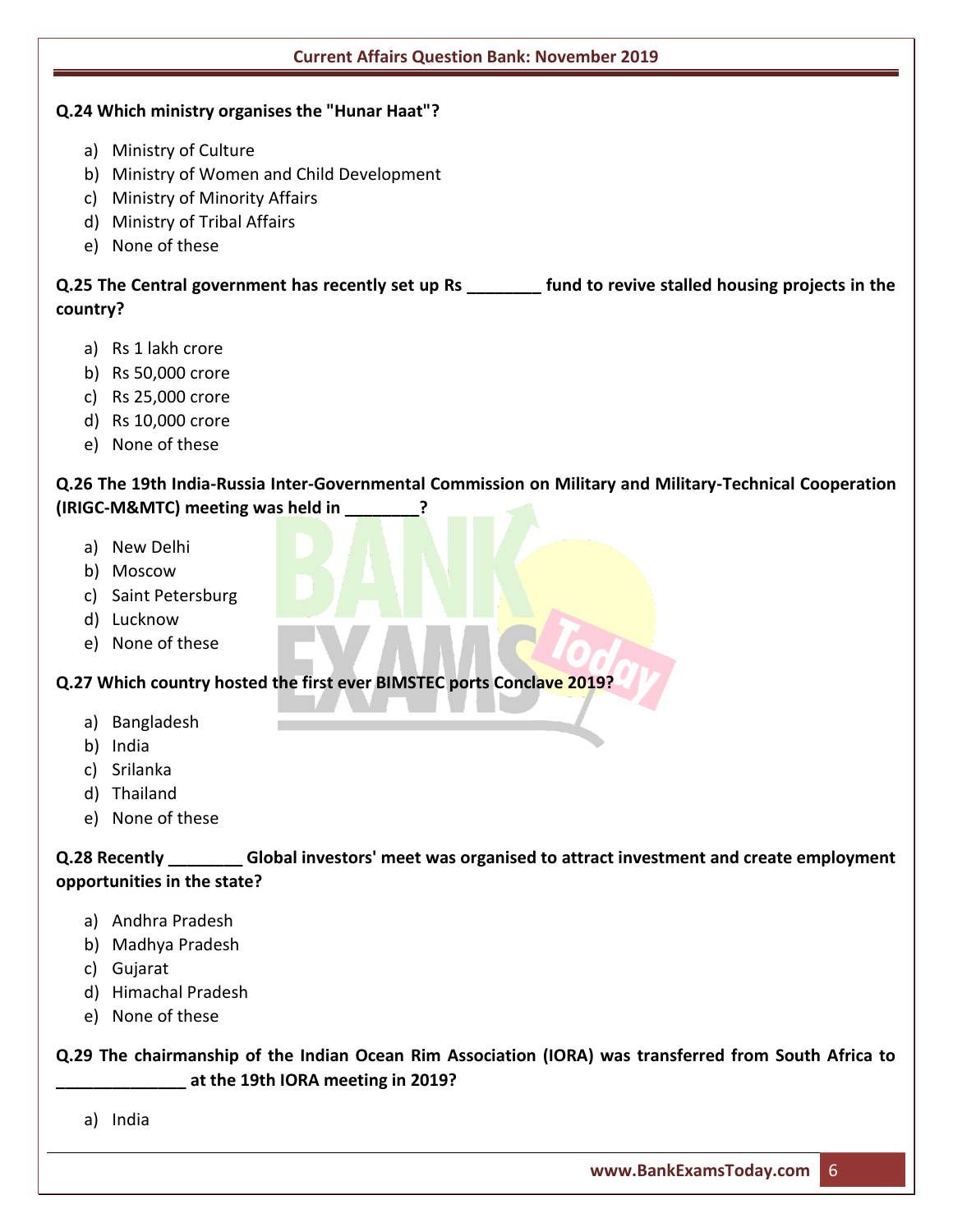- b) Indonesia
- c) UAE
- d) Srilanka
- e) None of these

**Q.30 The maritime Exercise 'Samudra Shakti' is jointly organised by the Navies of India and \_\_\_\_\_\_\_?**

- a) Indonesia
- b) Srilanka
- c) Bangladesh
- d) France
- e) None of these

#### **Q.31 Choose the correct statement about Prepaid Payment Instrument (PPIs)?**

- **1.** PPIs facilitate purchase of goods
- **2.** PPIs facilitate purchase of Services
	- a) Only 1
	- b) Only 2
	- c) Both 1 and 2
	- d) Neither 1 nor 2
	- e) None of the above

# **Q.32 The DIN system is recently in news for bringing transparency and accountability in the indirect tax administration. It stands for\_\_\_\_\_?**

- a) Departmental Identification Number
- b) Direct Identification Number
- c) Documentation Identification Number
- d) Divisional Identification Number
- e) None of these

# **Q.33 What is the theme of the 27th Conference of Central and State Statistical Organizations (COCSSO) 2019?**

- a) Quality Assurance in Official Statistics
- b) Sustainable Development Goals (SDGs)
- c) Agriculture and Farmers' Welfare
- d) Quality Education
- e) None of these

**Q.34 Which Sustainable Development Goal (SDG) target calls for reduction of the global MMR to less than 70 maternal deaths per 100 000 live births by 2030?**

- a) SDG 2
- b) SDG 3.1
- c) SDG 5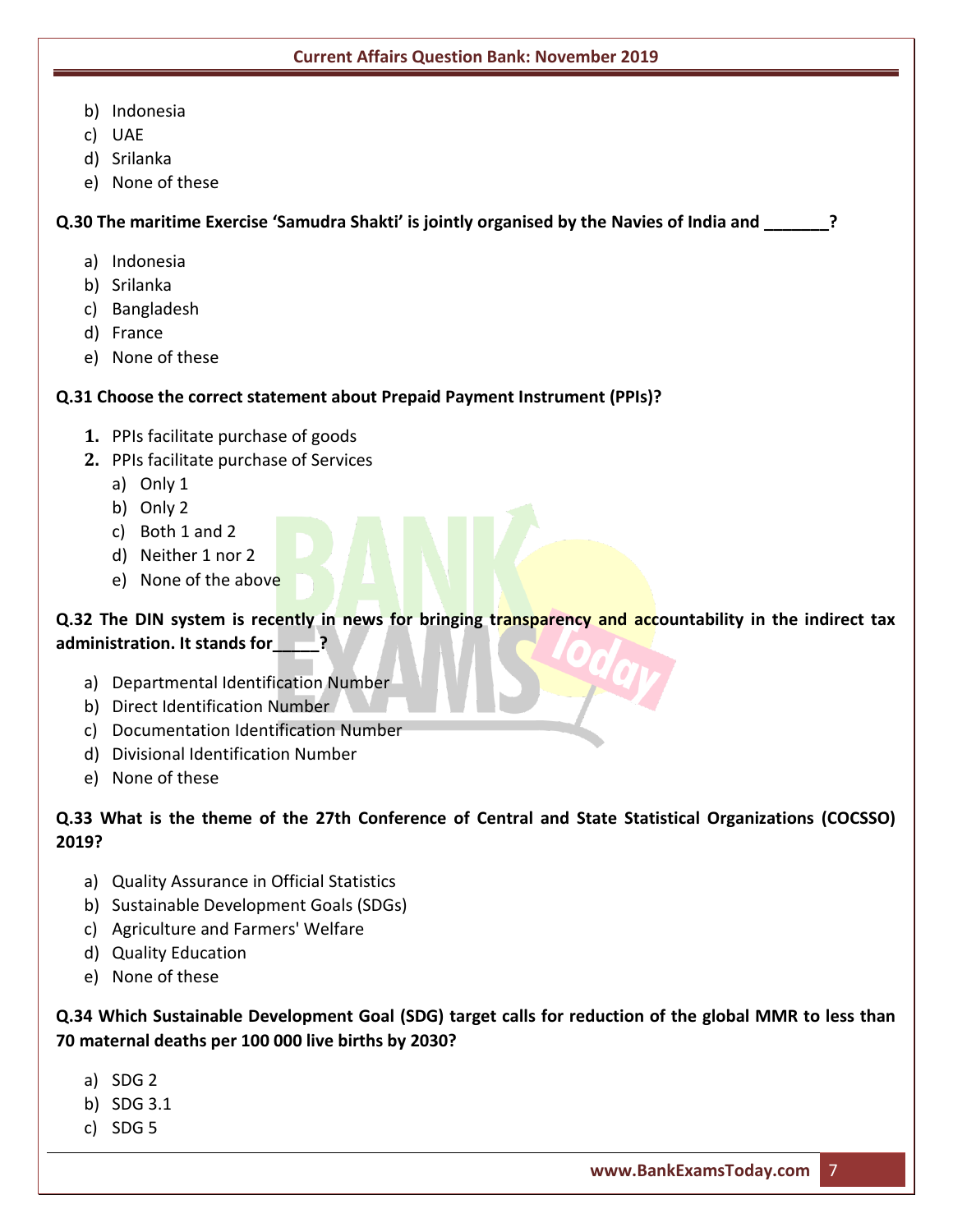- d) SDG 4.1
- e) None of these

**Q.35 Reserve Bank of India has recently increased the household income limits for borrowers of Non-Banking Financial Companies (NBFCs) and microfinance institutions (MFIs) to Rs \_\_\_\_\_\_\_\_ for rural areas?**

- a) Rs 2 lakh
- b) Rs 1.25 lakh
- c) Rs 1 lakh
- d) Rs 1.6 lakh
- e) None of these

# **Q.36 Which Ministry has recently conferred the National Entrepreneurship Awards 2019?**

- a) Ministry of Labour and Employment
- b) Ministry of Human Resource Development
- c) Ministry of Skill Development and Entrepreneurship
- d) Ministry of Youth Affairs and Sports
- e) None of these

# **Q.37 The 9th BRICS Trade Ministers Meet 2019 will be held in**

- a) New Delhi, India
- b) Brasilia, Brazil
- c) Beijing, China
- d) Moscow, Russia
- e) None of these

**Q.38 Who won the 10th title as Japan's world No. 1 by winning the Fuzhou China Open Badminton crown 2019?**

- a) Chen Yufei
- b) PV Sindhu
- c) SHI Yu Qi
- d) Kento Momota
- e) None of these

**Q.39 Which edition of Dhaka Global Dialogue was held in 2019?**

- a) 1st
- b) 2nd
- c) 3rd
- d) 4th
- e) None of these

**Q.40 Which state government has recently approved the proposal of setting up the world's first CNG port terminal in the state?**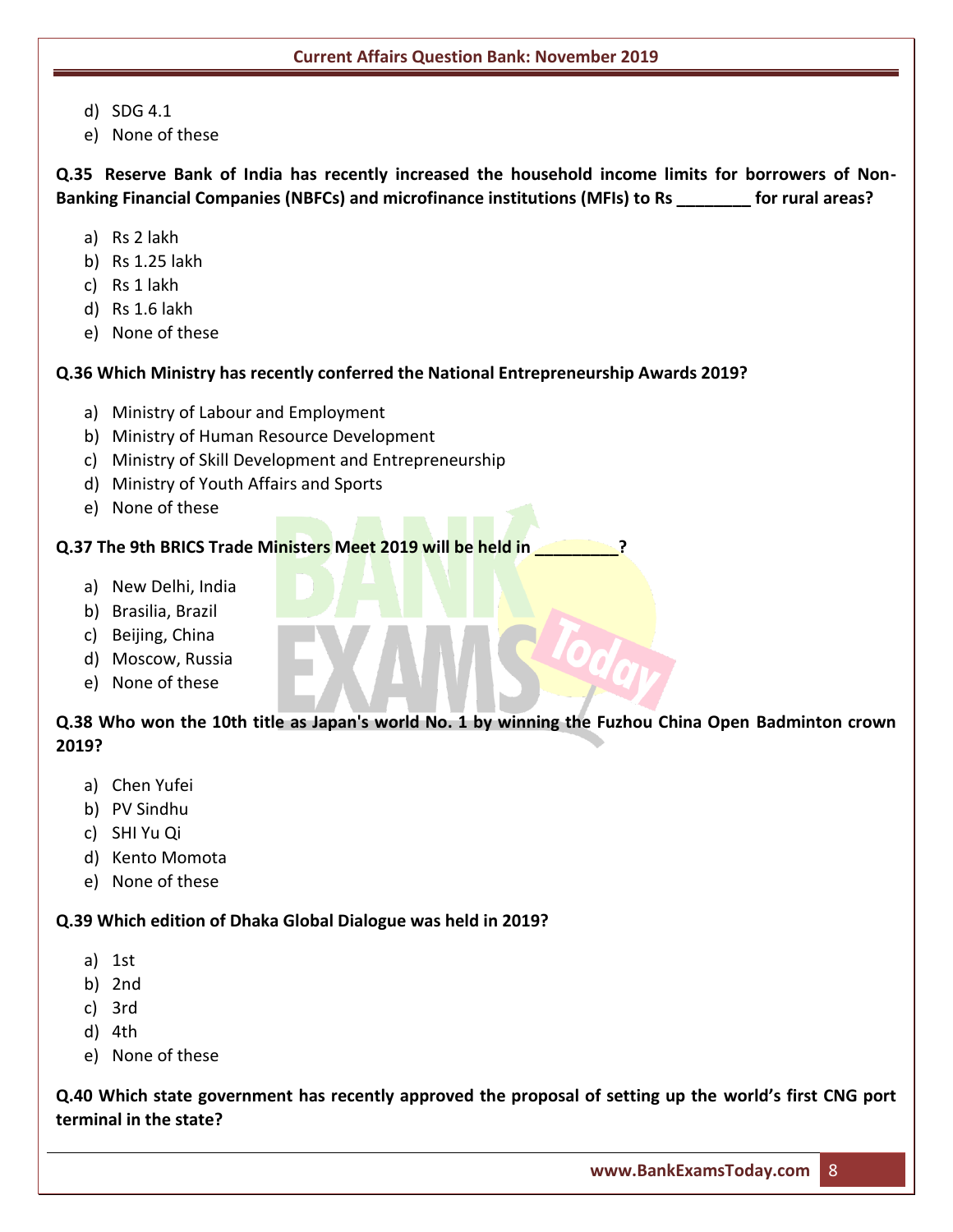- a) Maharashtra
- b) Gujarat
- c) Madhya Pradesh
- d) West Bengal
- e) None of these

**Q.41 Which sportsperson has recently secured gold at the World Para Athletics Championships 2019 in the men's F46 javelin throw?**

- a) Sundar Singh Gurjar
- b) Ajeet Singh
- c) Yogesh Kathuniya
- d) Devendra Jhajharia
- e) None of these

# **Q.42 Sportsperson Saurabh Chaudhary who was recently in news belongs to which sports?**

- a) Shooting
- b) Boxing
- c) Javelin Throw
- d) Discus throw
- e) None of these

# **Q.43 The term iDEX was in news recently, it stands for?**

- a) Innovations for Defence Expertise
- b) Investment for Defence Equipment
- c) Indigenous formula of Defence Equipment
- d) Innovations for Defence Excellence
- e) None of these

# **Q.44 Swachh-Nirmal Tat Abhiyaan was launched by the Ministry of Environment, Forest and Climate Change (MoEF&CC) for whom?**

- a) Cleaning coastal areas
- b) Save marine creatures from plastic waste
- c) Creating awareness amongst citizens about coastal ecosystems
- d) All the above
- e) None of them

# **Q.45 The theme of the India-ASEAN Business Summit 2019 is?**

- a) Today, Tomorrow, Together
- b) Co-creating the future
- c) Socio and economic cooperation
- d) Resilient and innovative ASEAN
- e) None of these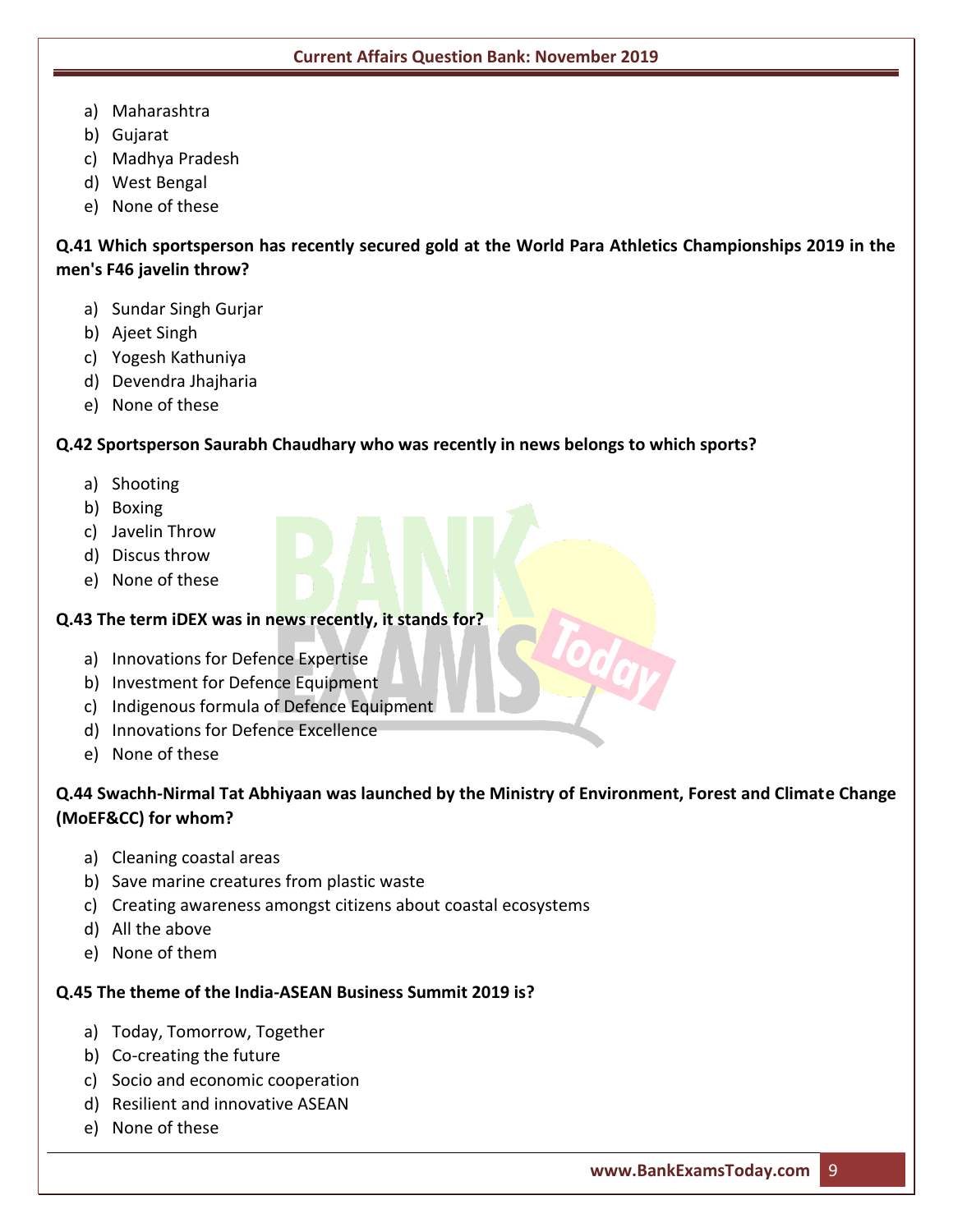# **Q.46 APRACA, which recently organised the 6th World Congress on Rural and Agriculture Finance, stands for?**

- a) All Parties Rural Agricultural and Community Association
- b) Asia Pacific Rural Agricultural and Credit Association
- c) Asia's People Rural Agricultural and Community Association
- d) Asia-Pacific Rural Agricultural Community Association
- e) None of these

# **Q.47 The 'TIGER TRIUMPH' Military Exercise is conducted between?**

- a) USA
- b) Russia
- c) UK
- d) Indonesia
- e) None of these

# **Q.48 Which country hosted the 11th BRICS Summit 2019?**

- a) Brazil
- b) Russia
- c) India
- d) China
- e) South Africa

**Q.49 Which country was accorded the status of 'Partner Country' in the 39th edition of the India International Trade Fair 2019?**

- a) Australia
- b) Iran
- c) UK
- d) Vietnam
- e) Afganistan

**Q.50 Recently CSIR-Institute of Microbial Technology (IMTECH) has signed MoU with \_\_\_\_\_\_\_\_, for collaborative research in areas of healthcare?**

- a) IIT Kharagpur
- b) IIT Bombay
- c) IIT Delhi
- d) IIT Roorkee
- e) IIT Kanpur

# **Q.51 The term "Social Audit" refers to?**

- 1. Getting only the financial details of public agencies working for development initiatives
- 2. In-depth analysis of entities in which the public is involved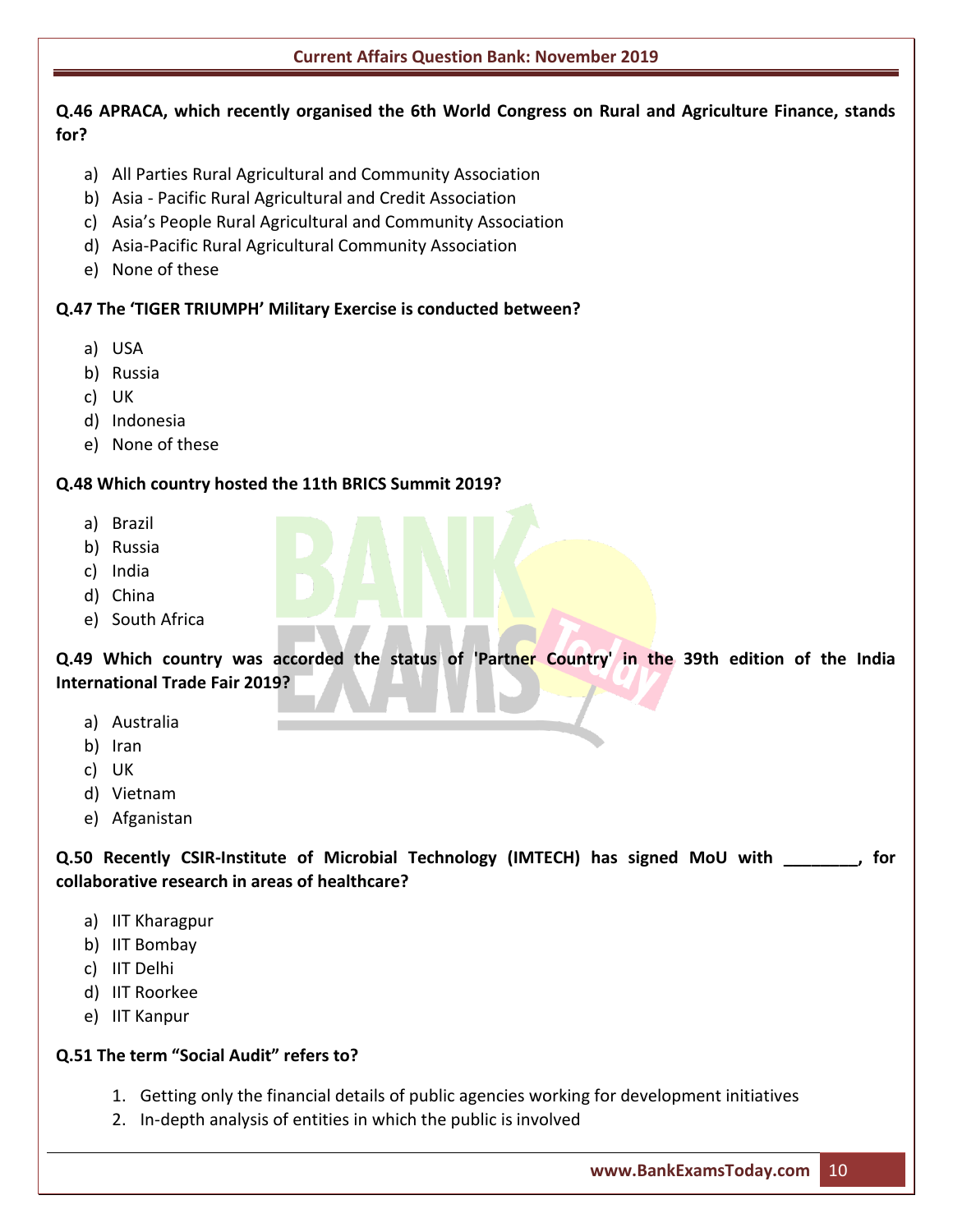- a) Only 1
- b) Only 2
- c) Both 1 and 2
- d) Neither 1 nor 2
- e) None of them

**Q.52 Which joint military exercise was recently conducted between the Indian and French Army?**

- a) Exercise Dustlik
- b) Exercise Tiger Triumph
- c) Exercise Shakti
- d) Exercise Yudh Abyas
- e) None of these

# **Q.53 Which state government has launched the e-Ganna web portal and mobile application for sugarcane farmers of the state?**

- a) Maharashtra
- b) Andhra Pradesh
- c) Odisha
- d) Uttar Pradesh
- e) Jharkhand

**Q.54 \_\_\_\_\_\_\_\_\_\_\_ has recently won the Golden Leaf Award in the Most Impressive Public Service Initiative category for the year 2019?**

- a) Indian Coffee Board
- b) The Board of Control for Cricket in India
- c) Securities and Exchange Board of India
- d) Tobacco Board of India
- e) None of these

# **Q.55 Which among the following is a part of the largest FDI Project of Indian Railways?**

- a) Hitachi Rail S.P.A (Formerly Ansaldo Breda)
- b) Madhepura Electric Locomotive Pvt. Ltd. (MELPL)
- c) Valente
- d) Diesel Loco Works(DLW)
- e) None of these

# **Q.56 The Global Cooling Prize is recently in the news, is organised by?**

- a) The Office of Science and Technology Policy (USA)
- b) Department of Science and Technology (India)
- c) Ministry of Higher Education, Research and Innovation (France)
- d) Ministry for Industry, Science and Technology (Australia)
- e) None of these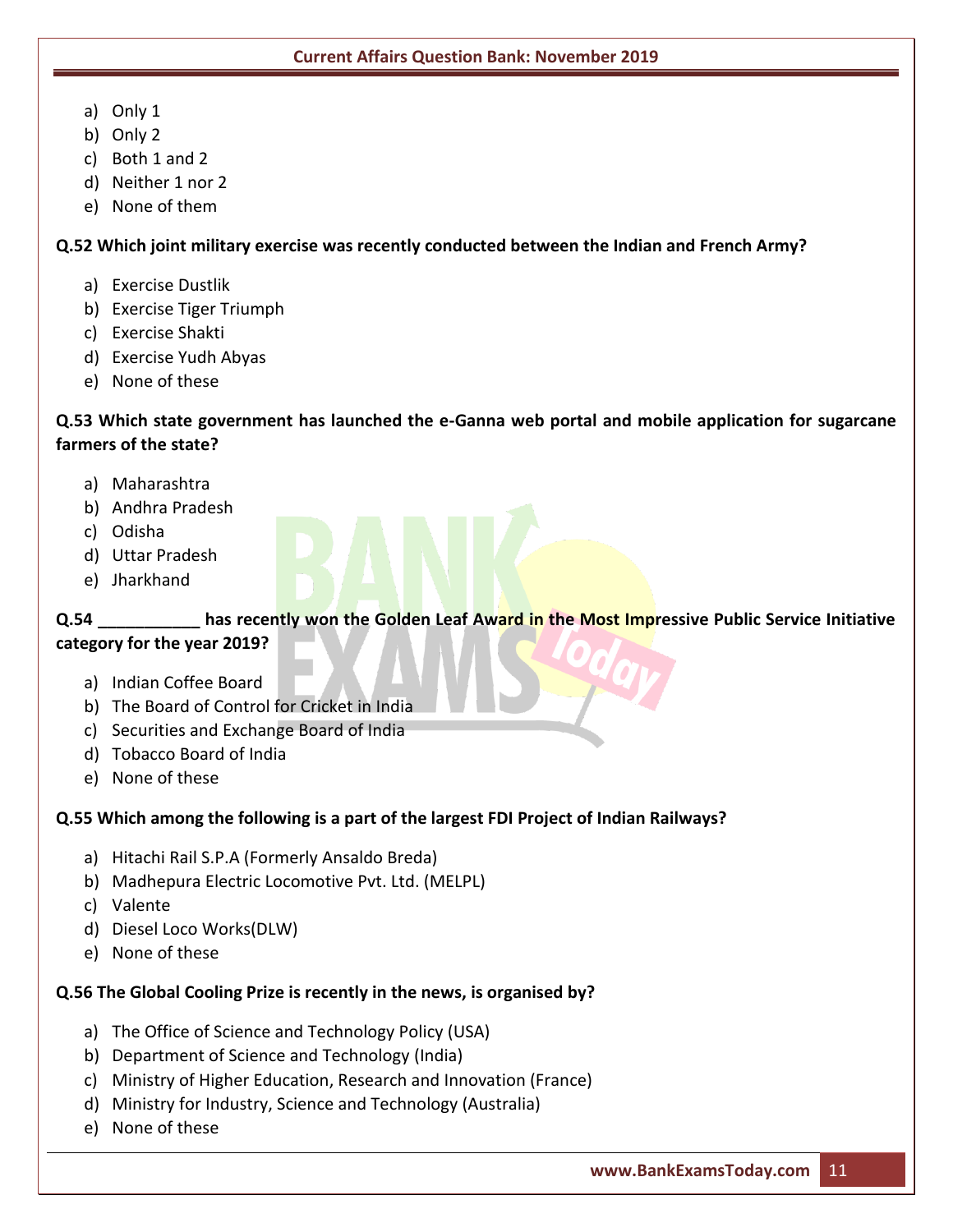**Q.57 Which among the following initiatives aims at "Improving learning outcomes at Elementary level" through Integrated Teacher Trainings?**

- a) SHIKSHA
- b) SMRITI
- c) NISHTHA
- d) ABHYAS
- e) None of these

**Q.58 The China International Travel Mart (CITM) 2019 was held at?**

- a) Kunming
- b) Beijing
- c) Shanghai
- d) Hong Kong
- e) None of these

**Q.59 For which purpose the Ministry of Human Resource Development launched the draft guidelines at the 40th UNESCO General Conference 2019 held in Paris?**

- a) Smart Learning
- b) Tech Learning
- c) Digital Learning
- d) E-learning
- e) None of these

**Q.60 The first ever International Buyer Seller Meet on Agriculture & Horticulture produce is recently held at?**

- a) Assam
- b) Tripura
- c) Sikkim
- d) Arunachal Pradesh
- e) Odisha

**Q.61 The 8th International Conference on Agricultural Statistics (ICAS) 2019 was recently held at?**

- a) Rome, Italy
- b) New Delhi, India
- c) Brasilia, Brazil
- d) Paris, France
- e) None of these

# **Q.62 The National Press Day is observed on?**

- a) 16th September
- b) 11th October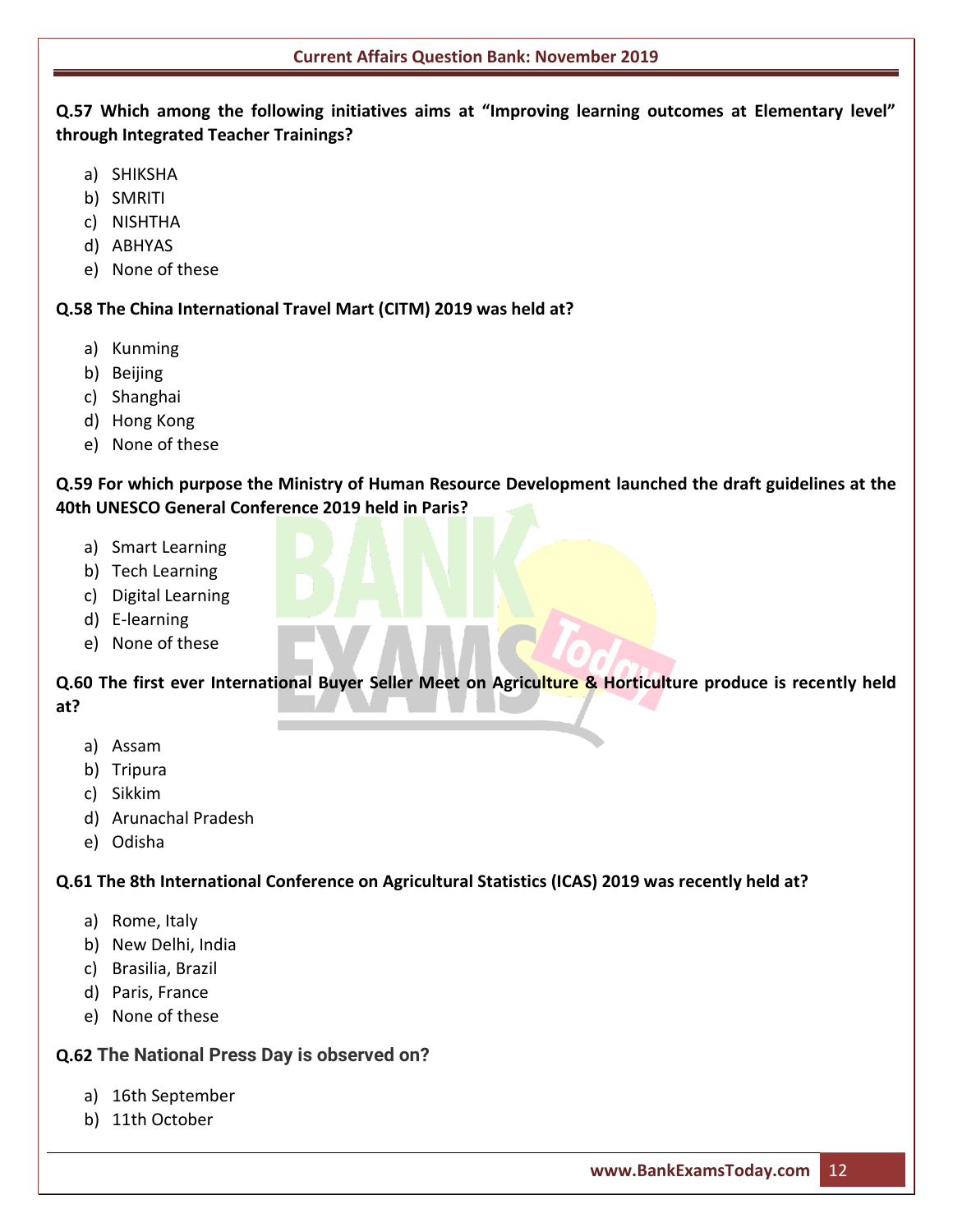- c) 16th November
- d) 11th November
- e) None of these

**Q.63 Which Ministry has recently released the Water Quality Report to rank the states and UT on the quality of piped drinking water being supplied in the country?**

# **Ministry of Consumer Affairs, Food and Public Distribution**

- a) Ministry of Consumer Affairs, Food and Public Distribution
- b) Ministry of Drinking Water & Sanitation
- c) Ministry of Environment, Forest & Climate Change
- d) Ministry of Jal Shakti
- e) None of these

# **Q.64 The SAANS campaign is recently launched by the Ministry of for Health & Family Welfare to fight against\_\_\_\_\_\_?**

- a) Asthma
- b) Hepatitis
- c) Pneumonia
- d) AIDS
- e) None of these

**Q.65 Which country chaired the 6th ASEAN Defence Ministers' Meeting-Plus (ADMM-Plus) 2019?**

- a) India
- b) China
- c) New Zealand
- d) Thailand
- e) Vietnam

# **Q.66 Which among the following was recently launched by the government to avoid the problem of freezing of diesel in the vehicles during winters?**

- a) Winter-X Diesel
- b) Winter-Stable Diesel
- c) Winter-State Diesel
- d) Winter-Grade Diesel
- e) None of these

#### **Q.67 What is India's total medal count in the World Para Athletics Championship 2019?**

- a) 7
- b) 8
- c) 9
- d) 10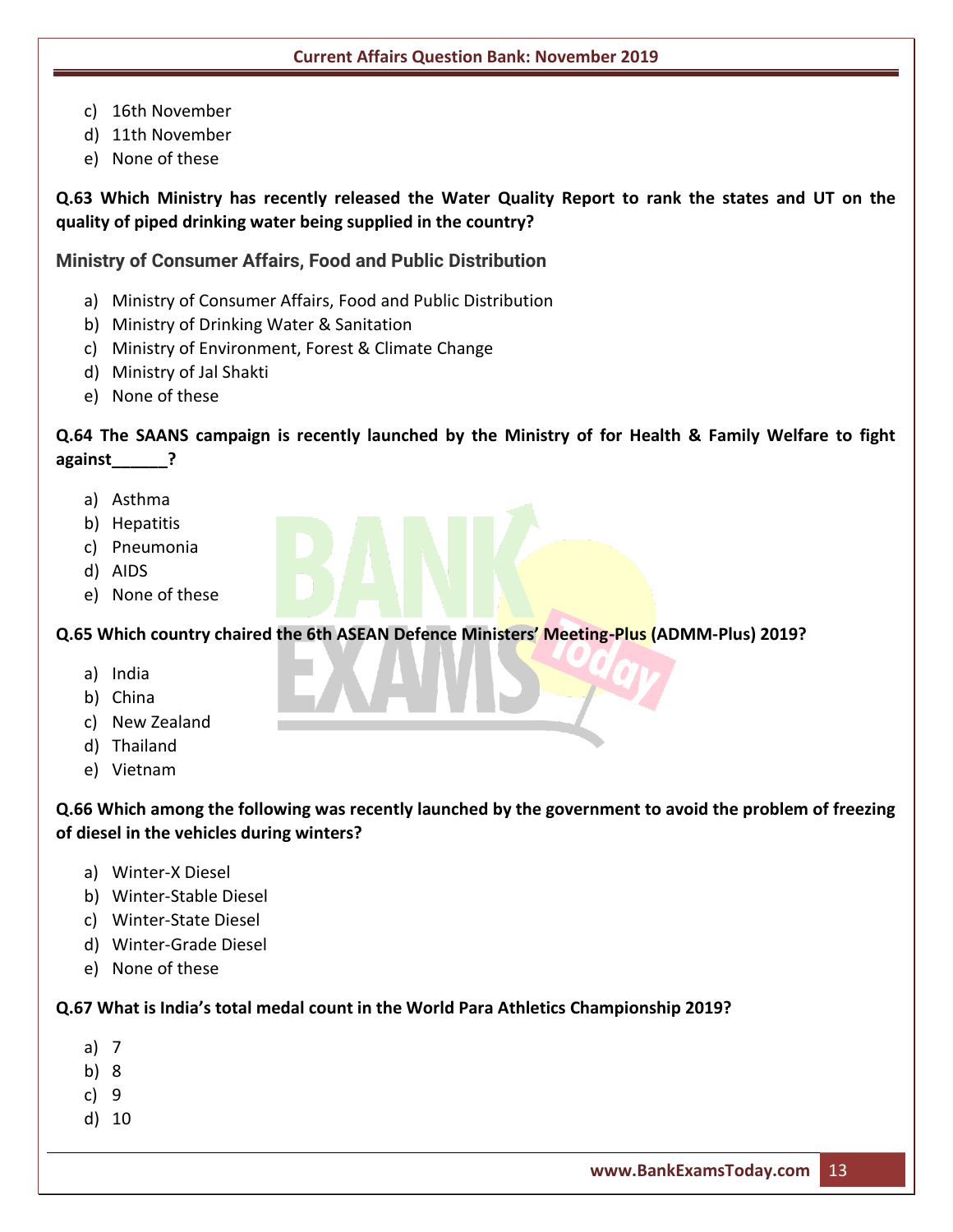e) 11

#### **Q.68 The Maritime Exercise Za'ir-Al-Bahr (Roar of the Sea) is conducted between?**

- a) India and Uzbekistan
- b) India and Iran
- c) India and Qatar
- d) Uzbekistan and Yemen
- e) None of these

**Q.69 The Government of India has recently signed a \$ 91 million loan with the Asian Development Bank (ADB) for Comprehensive Water Management in \_\_\_\_\_\_\_\_\_\_\_\_\_?**

- a) Odisha
- b) Madhya Pradesh
- c) Karnataka
- d) Telangana
- e) None of these

#### **Q.70 The World Heritage Week 2019 was observed in the month of\_\_\_\_\_\_\_?**

- a) October
- b) September
- c) December
- d) November
- e) None of these

**Q.71 The Target Olympic Podium (TOP) Scheme was formulated in which year?**

- a) 2010
- b) 2012
- c) 2014
- d) 2016
- e) 2018

# **Q.72 Who has been appointed as the 47th Chief Justice of India?**

- a) Justice Sharad Arvind Bobde
- b) Justice Sanjay Yadav
- c) Justice Govind Mathur
- d) Justice Dr. Ravi Ranjan
- e) None of these

# **Q.73 What is India's rank in terms of crude steel production in the world?**

- a) 1st
- b) 2nd
- c) 3rd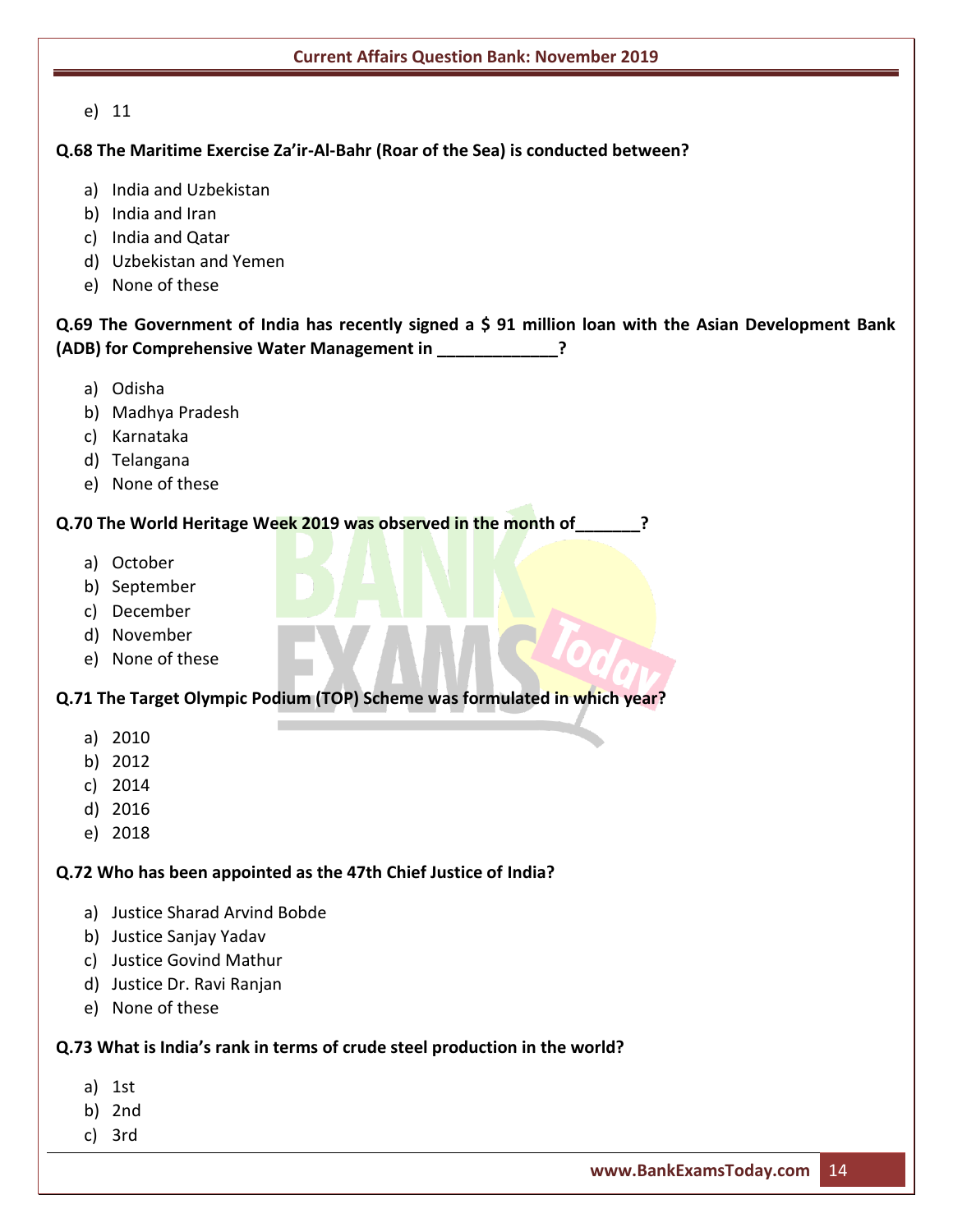- d) 4th
- e) None of these

#### **Q.74 The Golden Chariot Train is the initiative of which state government?**

- a) New Delhi
- b) Madhya Pradesh
- c) Gujarat
- d) Karnataka
- e) Tamil Nadu

# **Q.75 What was the theme of the 2019 World Conference on Access to Medical Products Achieving the SDGs 2030?**

- a) Innovation and Sustainable Development Goal (SDG)
- b) Universal Health Coverage (UHC) and Sustainable Development Goal (SDG)
- c) Universal Health Coverage (UHC) and innovation
- d) Innovation and Medicine
- e) None of these

# **Q.76 The World Fisheries Day is being celebrated on which date every year?**

- a) 1st November
- b) 10th November
- c) 11th November
- d) 21st November
- e) None of these

# **Q.77 The government has recently approved the establishment of the National Institute for Sowa-Rigpa (NISR) in?**

- a) Mussoorie
- b) Leh
- c) Shimla
- d) Nainital
- e) Rishikesh

#### **Q.78 The Global Bio-India Summit is being held in India for the first time at?**

- a) Bhopal
- b) Guwahati
- c) New Delhi
- d) Leh
- e) Mumbai

**Q.79 As per the SEBI's latest disclosure norms for listed companies, in case of default in repayment of loans beyond 30 days, the listed companies will have to disclose the default's fact within \_\_\_\_\_\_\_?**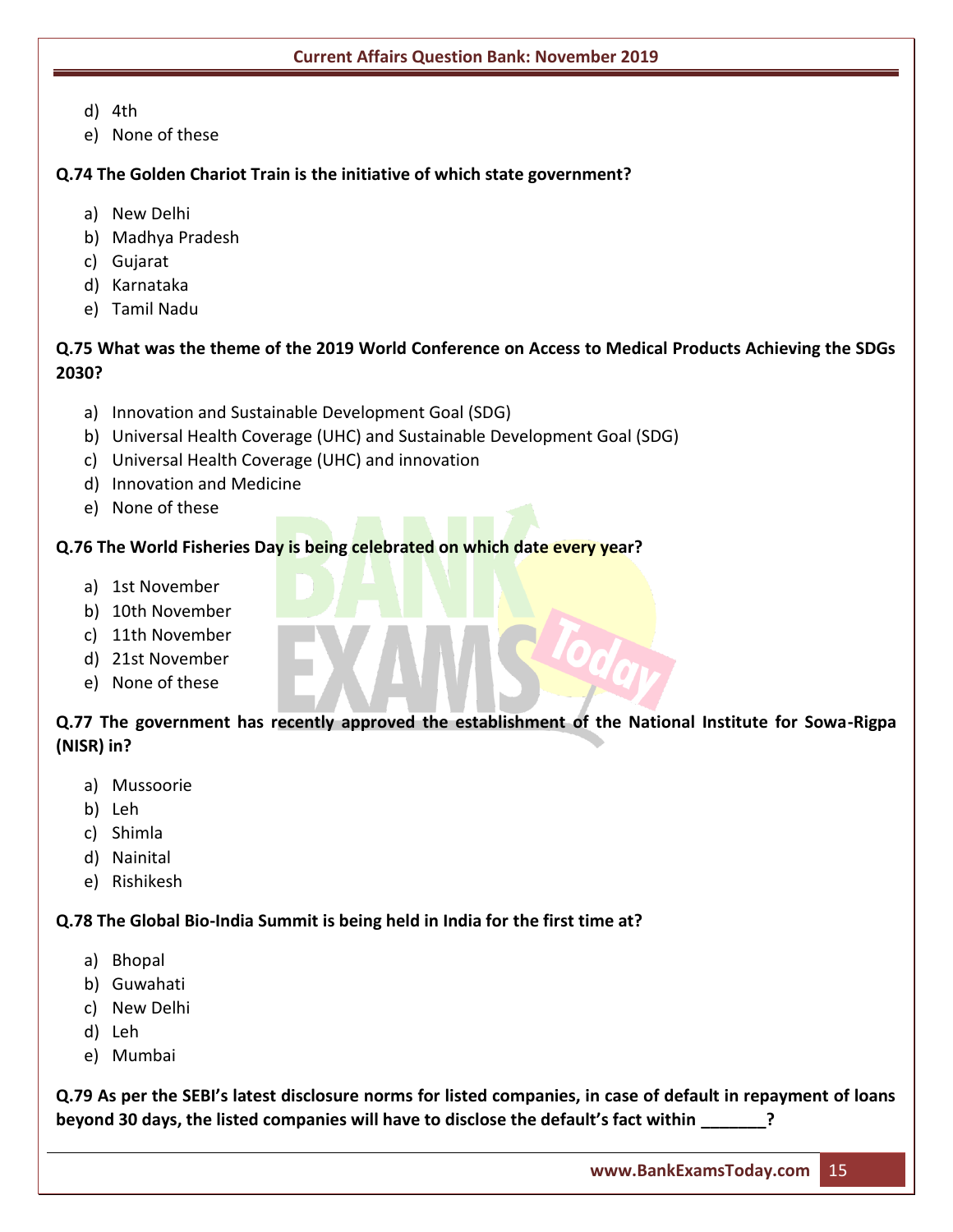- a) 12 hours
- b) 24 hours
- c) 48 hours
- d) 72 hours
- e) None of these

**Q.80 The Cabinet Committee on Economic Affairs (CCEA) has recently approved sale of government stake in five Central Public Sector Enterprises (CPSEs) that includes?**

- a) Bharat Petroleum Corporation Limited (BPCL)
- b) Shipping Corporation of India (SCI)
- c) Container Corporation of India (CONCOR)
- d) Only a and b
- e) All a, b and c

**Q.81 The 11th edition of Agro-Vision, an Agro-based Exhibition is recently organized by the government in \_\_\_\_\_\_?**

- a) Bhopal
- b) Nagpur
- c) Mumbai
- d) Nainital
- e) Jaipur

**Q.82 The 8th "International Tourism Mart" (ITM) 2019 will be held at?**

- a) Mizoram
- b) Nagaland
- c) Tripura
- d) Manipur
- e) Arunachal Pradesh

**Q.83 The Chit Funds (Amendment) Bill, 2019 contains the provision that the prescribed ceiling of aggregate chit fund amount for individuals will be\_\_\_\_\_?**

- a) Rs 1 lakh
- b) Rs 2 lakh
- c) Rs 3 lakh
- d) Rs 4 lakh
- e) Rs 6 lakh

**Q.84 The Reserve Bank of India (RBI) has constituted a three-member panel to advise the Administrator of Dewan Housing Finance Corporation Limited, DHFL. The panel comprises of?**

- a) Rajiv Lall
- b) N S Kannan
- c) N S Venkatesh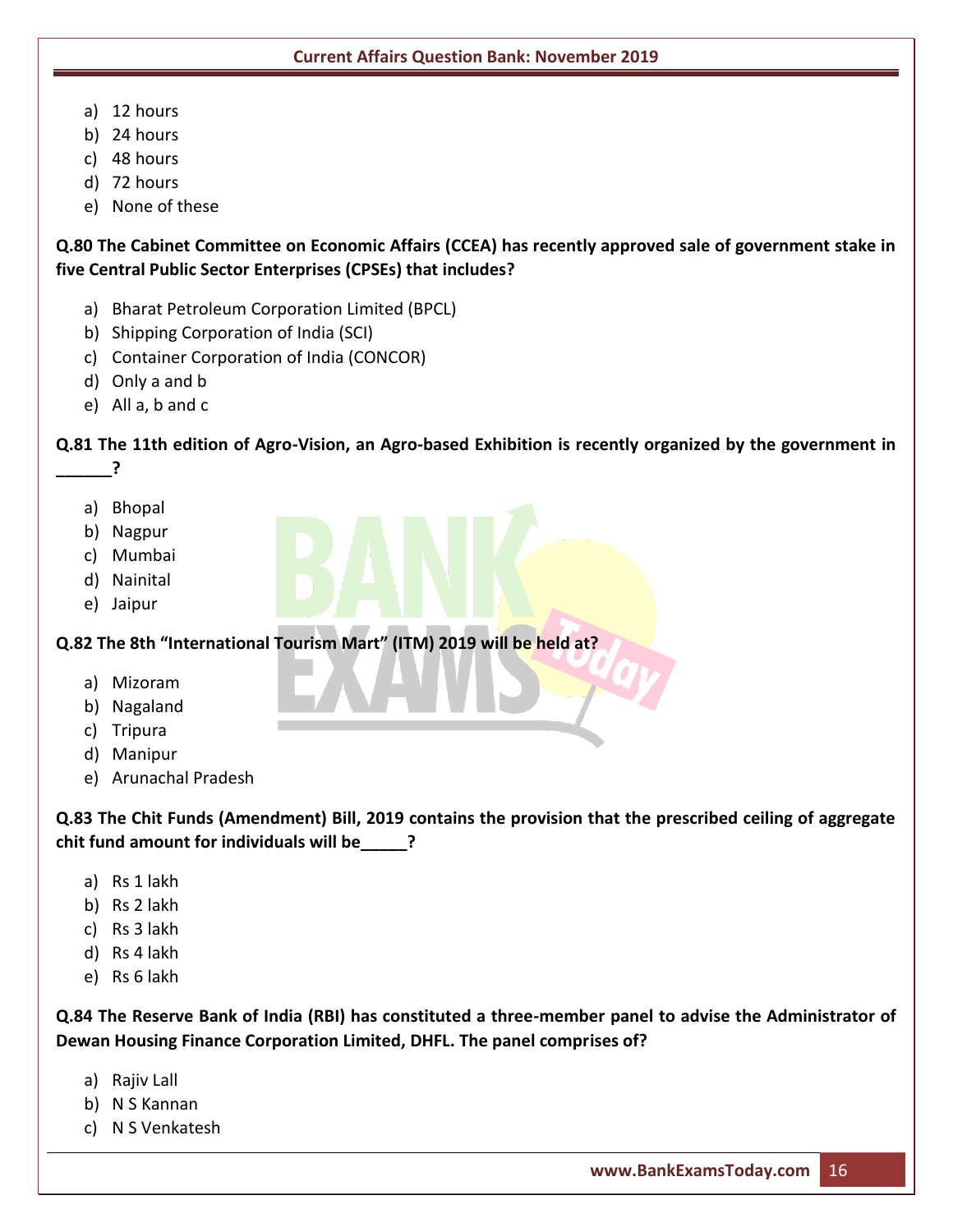- d) Only a and c
- e) All the above

#### **Q.85 Which Indian city/cities featured in the Global Prosperity Index 2019?**

- a) Delhi
- b) Mumbai
- c) Bengaluru
- d) Only a and b
- e) All a, b and c

**Q.86 Which among the following countries have not signed the United Nations Security Council (UNSC) Convention on the Prohibition of the Development, Production, Stockpiling and Use of Chemical Weapons?**

- a) North Korea
- b) Egypt
- c) South Sudan
- d) Israel
- e) Only a, b and c

# **Q.87 Who is the Chairman of the 15th Finance Commission?**

- a) Nand Kishore Singh
- b) Shaktikanta Das
- c) Anoop Singh
- d) Ramesh Chand
- e) Ashok Lahiri

#### **Q.88 Who is the present Chairman of Central Board of Direct Taxes (CBDT)?**

- a) Pranab Kumar Das
- b) S Ramesh
- c) Pramod Chandra Mody
- d) Vundela Malakonda Reddy
- e) None of these

# **Q.89 Who has won the sixth Davis Cup title 2019?**

- a) Denis Shapovalov
- b) Roberto Bautista Agut
- c) Rafael Nadal
- d) Felix Auger-Aliassime
- e) None of these

# **Q.90 Which Ministry has recently launched the Credit-linked Subsidy Services Awas Portal (CLAP)?**

- a) Ministry of Rural Development
- b) Ministry of Housing and Urban Affairs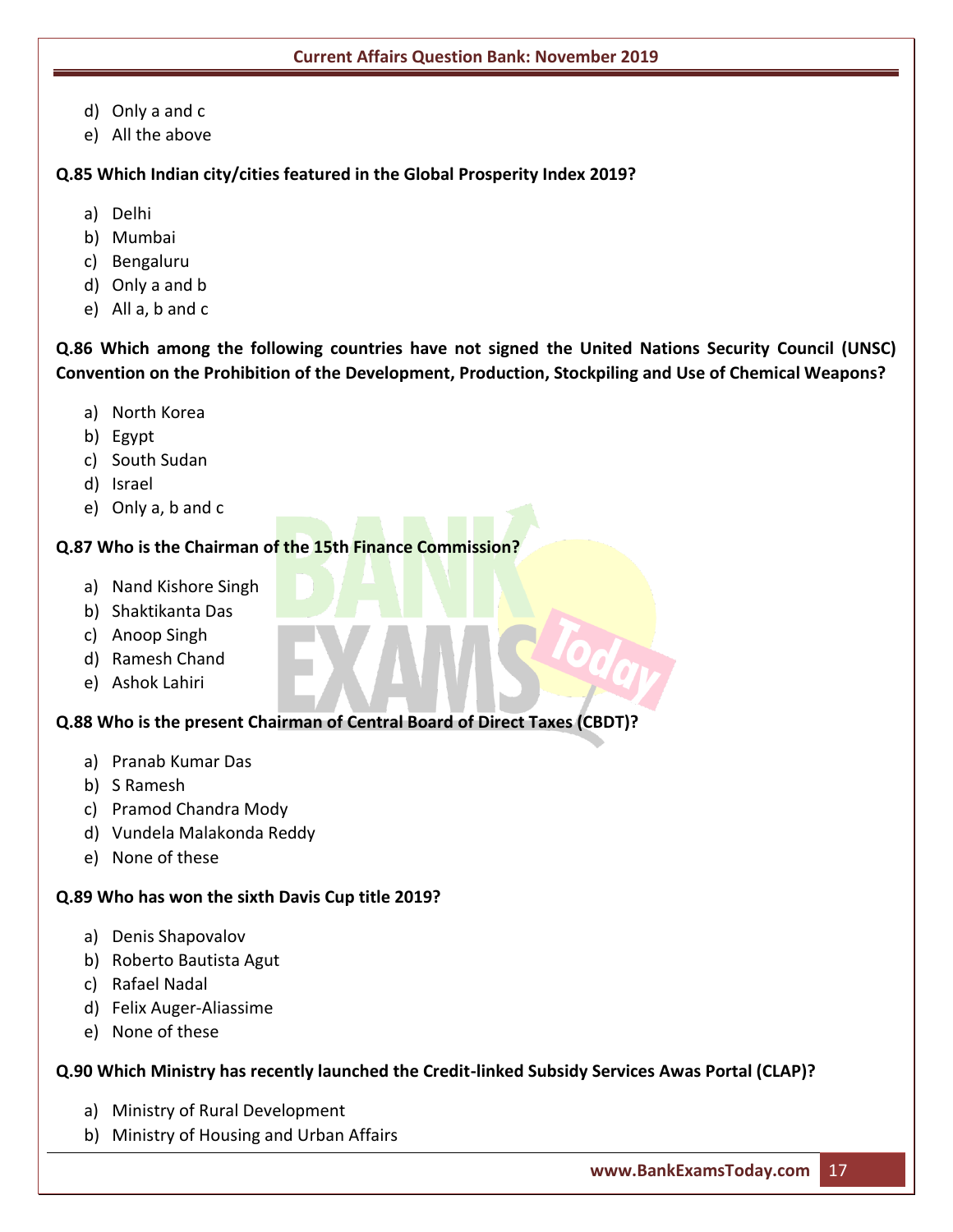- c) Ministry of Rural Development
- d) Ministry of Health and Family Welfar
- e) None of these

**Q.91 The Taxation Laws (Amendment) Bill, 2019 contains the provision to slash the corporate rate tax to \_\_\_\_\_\_% for domestic companies provided they do not claim certain deductions under the IT Act.**

- a) 15%
- b) 22%
- c) 25%
- d) 30%
- e) None of these

# **Q.92 Which day is celebrated as the Constitution Day in India?**

- a) 26th November
- b) 26th January
- c) 15th August
- d) 2nd October
- e) 31st January

# **Q.93 The 63rd National Shotgun Shooting Championship 2019 is organised by?**

- a) Field AND Target Shooting Association of India
- b) National Rifle Association of India
- c) Indian Crossbow Shooting Association
- d) RIMFIRE & AIR RIFLES BENCHREST SHOOTING ASSOCIATION OF INDIA
- e) None of these

# **Q.94 Who is known as the Father of India's White Revolution?**

- a) Sam Pit Roda
- b) Norman Borlaug
- c) Dr. Verghese Kurien
- d) MS Swaminathan
- e) None of these

#### **Q.95 The Ocean Dance Festival 2019 was held at?**

- a) India
- b) Bangladesh
- c) Myanmar
- d) Vietnam
- e) China

**Q.96 The National Cadet Corps (NCC) has recently celebrated its \_\_\_\_\_\_ Raising Day on 24th Nov 19?**

a) 70th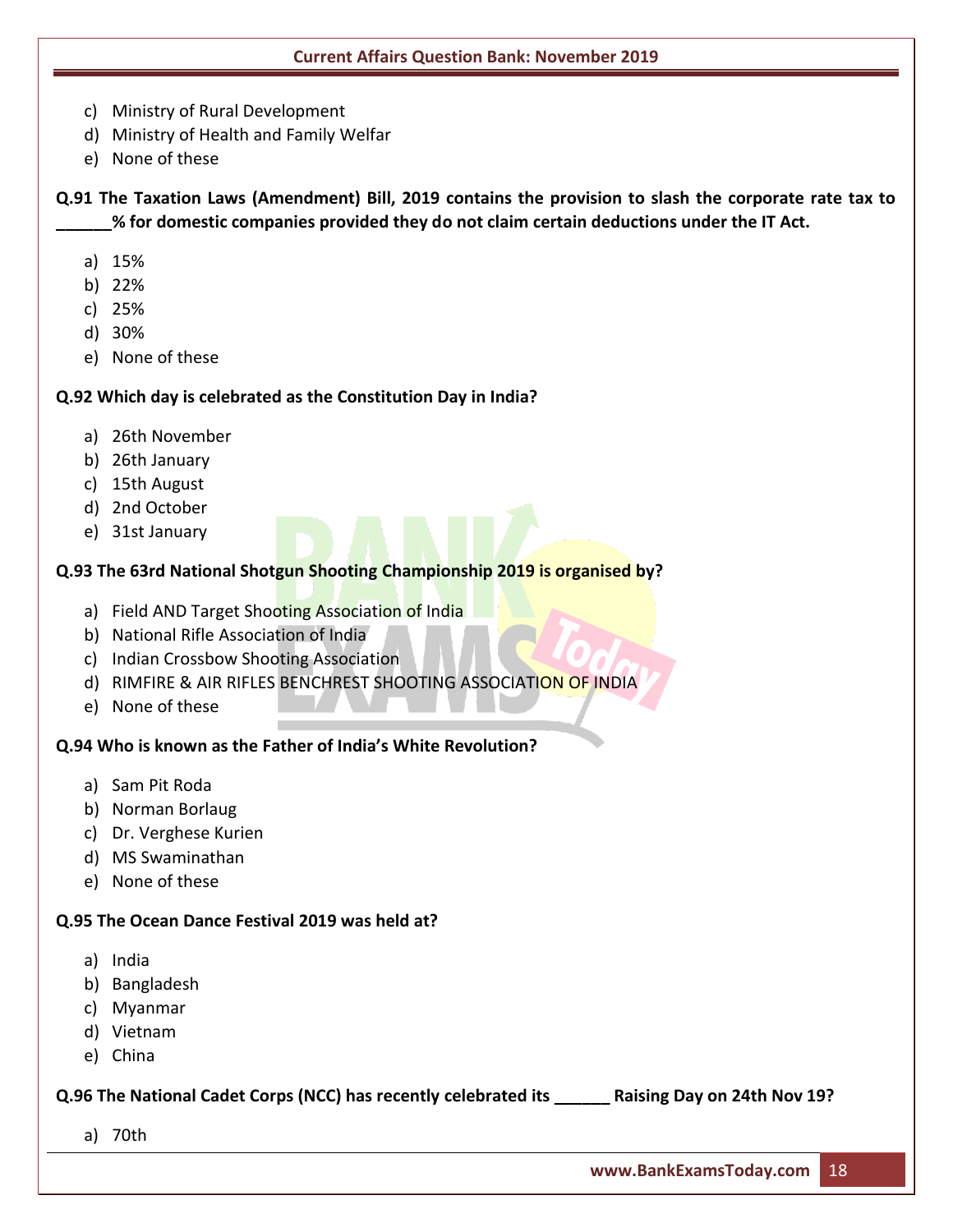- b) 71st
- c) 72nd
- d) 74th
- e) None of these

# **Q.97 The Oman India Joint Investment Fund (OIJIF) is co-sponsored by?**

- a) State Bank of India (SBI)
- b) State General Reserve Fund of Oman (SGRF)
- c) Both a and b
- d) Punjab National Bank
- e) None of the above

# **Q.98 Fitch group firm India Ratings and Research have recently lowered India's GDP growth forecast for FY20 to \_\_\_\_\_\_?**

- a) 4.7%
- b) 6.1%
- c) 5.6%
- d) 4.5%
- e) None of these

# **Q.99 Choose the current statement/statements among the following**

- 1. Vultures come in the category of endangered species
- 2. Jatayu Conservation Breeding Centre at Pinjore in Haryana is the first vulture conservation and breeding centre in India
- a) Only 1
- b) Only 2
- c) Both 1 and 2
- d) Neither 1 nor 2
- e) None of these

# **Q.100 The national space agency ISRO has recently launched the 3rd generation Earth observation satellite named?**

- a) Robsat-3
- b) PSLV-3
- c) Cartosat-3
- d) Cartbat-3
- e) None of these

**Q.101 Prohibition of Electronic Cigarettes Bill, 2019 prohibit\_\_\_\_\_\_\_\_\_\_\_\_\_\_ of electronic cigarettes (ecigarettes) in India?**

- a) Production
- b) Trade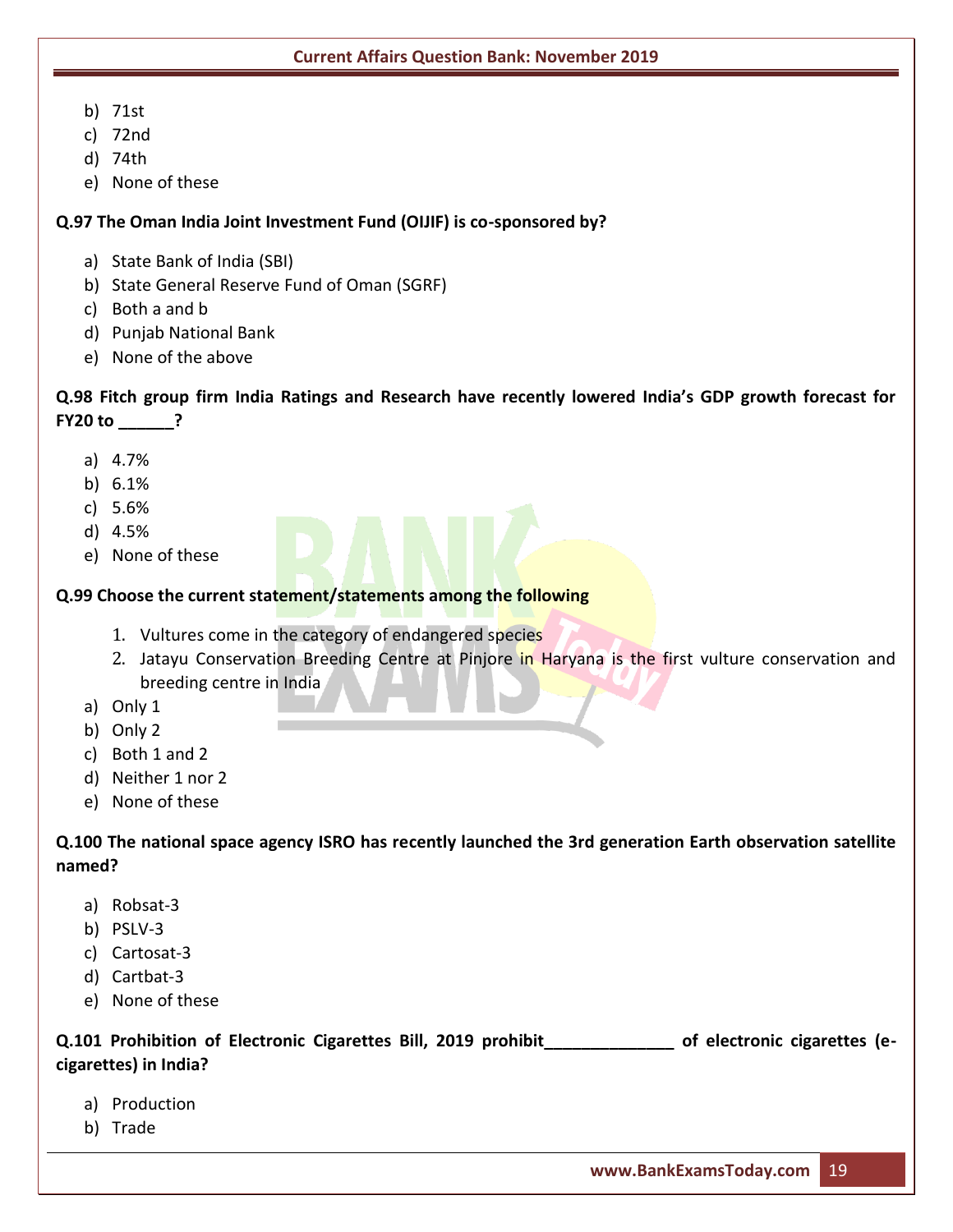- c) Transport
- d) Storage
- e) All the above

#### **Q.102 The NuGen Mobility Summit 2019 was recently held at?**

- a) Bhopal
- b) Guwahati
- c) Gurugram
- d) Tripura
- e) Lucknow

#### **Q.103 The objective of the Special Protection Group (Amendment) Bill, 2019 is?**

- a) To provide security to Prime Minister only
- b) To provide security to Prime Minister, including former prime ministers and members of his immediate family residing with him at his official residence.
- c) To provide security to Prime Minister and the President
- d) To provide security to Prime Minister and vice-president
- e) None of these

#### **Q.104 The 47th All India Police Science Congress (AIPSC) 2019 is being organised in which state?**

- a) Madhya Pradesh
- b) Jharkhand
- c) Odisha
- d) Uttar Pradesh
- e) Assam

**Q.105 The 5th Dialogue of NITI Aayog and Development Research Centre (DRC), China was held in\_\_\_\_\_\_\_?**

- a) China
- b) India
- c) Japan
- d) Indonesia
- e) None of these

#### **Q.106 Which among the following has recently launched 'YuWaah' Generation Unlimited in India?**

- a) UNICEF
- b) WHO
- c) World Bank
- d) Asian Development Bank
- e) None of these

**Q.107 The 13-member expert committee recently constituted by the Ministry of Sports to review the Draft National Sports Code is headed by?**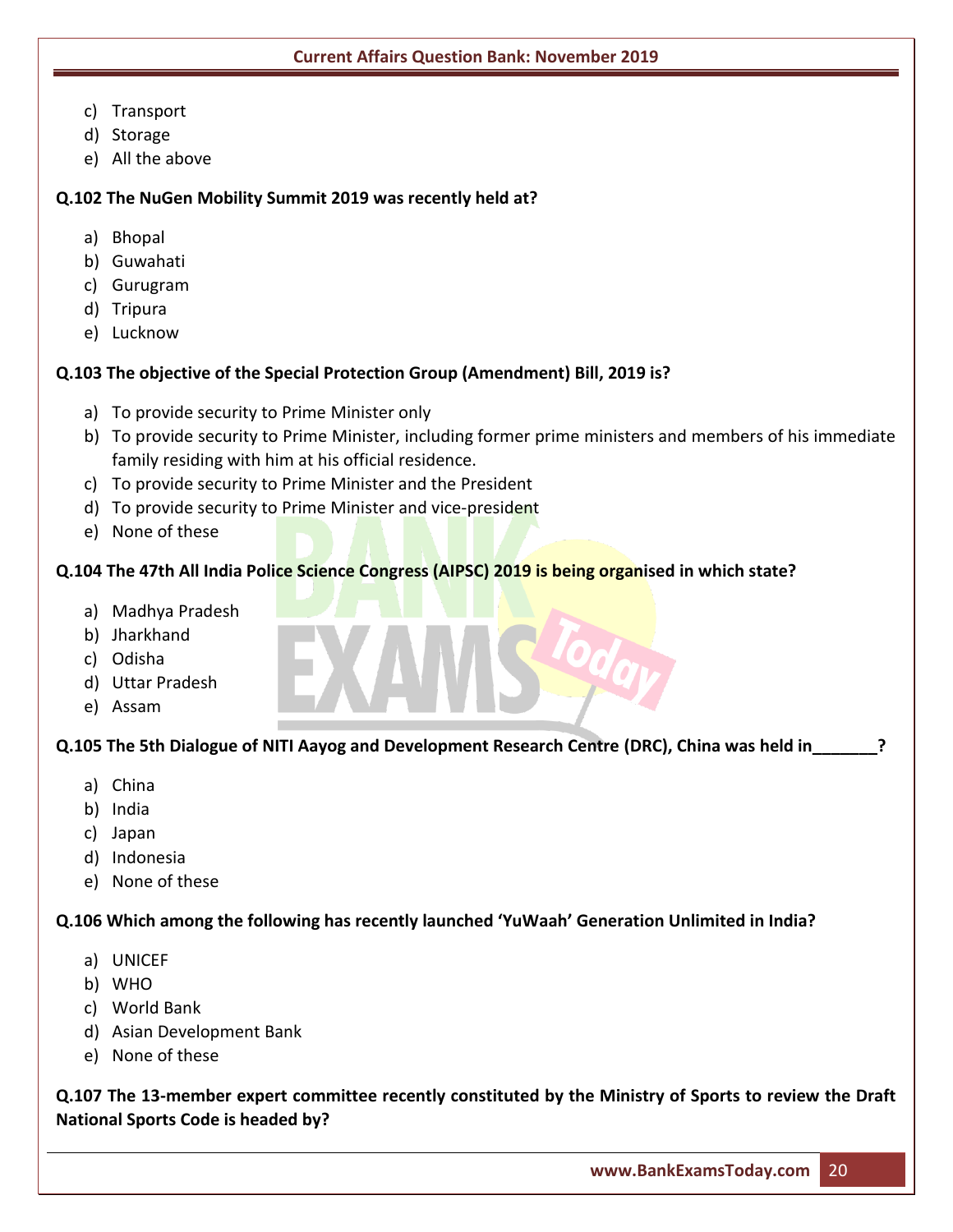- a) Justice Dr Ravi Ranjan
- b) Justice Mukundakam Sharma
- c) Justice Rekha Doshit
- d) Justice Sanju Panda
- e) None of these

#### **Q.108 The 21st Asian Archery Championships 2019 was held in?**

- a) India
- b) Vietnam
- c) Bangladesh
- d) Thailand
- e) China

#### **Q.109 The Corporation Bank is headquartered at?**

- a) Mumbai
- b) Bengaluru
- c) Mangalore
- d) Manipal
- e) None of these

# **Q.110 Who has been appointed as the Chairman of the steering committee of the Code for Responsible Lending (CRL) in micro-credit?**

- a) Harsh Shrivastava
- b) Srinivas Bonam
- c) Sonia Krishnankutty
- d) H R Khan
- e) None of these

#### **Q.111 The 2nd Annual India-Bhutan Development Cooperation Talks was held in?**

- a) India
- b) Bhutan
- c) China
- d) Japan
- e) None of these

# **Q.112 The Gross Domestic Product (GDP) for the second Quarter of FY20 is \_\_\_\_\_\_\_\_?**

- a) 4.3%
- b) 4.5%
- c) 4.7%
- d) 4.9%
- e) None of these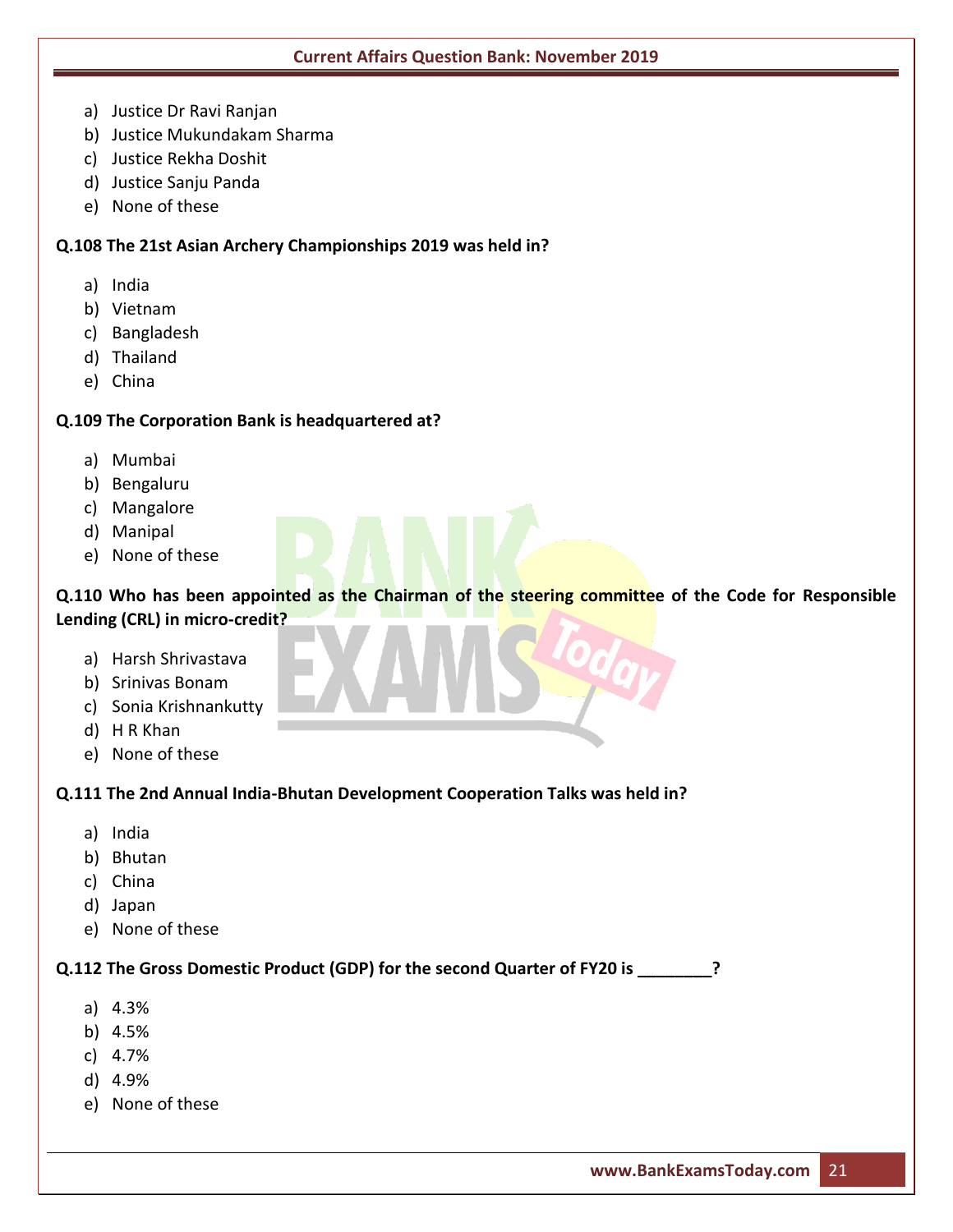# ANSWERS:

**Ans.1 (A)** Shiva Thapa is the four-time Asian medallist and outpunched Sanatali Toltayev, Kazakhstan's national champion and Asian bronze-winner by 5-0 in 63 kilogram category.

**Ans.2 (B)** Harvard Business Review (HBR) has published 'The Best-Performing CEOs in the World, 2019'. The list consists of top 100 CEOs of the world and the list is topped by American technology company NVIDIA's CEO Jensen Huang.

**Ans.3 (C)** 6 states and 3 UTs are celebrating their formation day on 1st November 2019. States of Karnataka, Kerala, Madhya Pradesh, Chhattisgarh, Punjab and Haryana are celebrating their formation day on 1st Nov.

**Ans.4 (B)** The Association of Southeast Asian Nations (ASEAN) is a group of ten member countries that encourages social, political and economic co-operation in the region. The theme of the summit is "Advancing Partnership for Sustainability".

**Ans.5 (D)** Department of Administrative Reforms and Public Grievances (DARPG), Ministry of Personnel, Public Grievances and Pensions is to launch a nation-wide online Hackathon 'Data-driven Innovation for Citizen Grievance Redressal' on 5th November 2019.

Ans.6 (C) Reserve Bank of India has reorganised the regulatory and supervisory Departments and has created separate supervisory and regulatory cadre. The supervision function for all financial entities is integrated into a unified Department of Supervision and the regulatory functions into a unified Department of Regulation with effect from 1st November 2019.

**Ans.7 (C)** UNESCO Creative Cities Network (UCCN) was created in 2004 and represents a network of cities that are active centres of cultural activities in their respective countries. Presently, there are total 246 cities inducted into UCCN around the world.

**Ans.8 (A)** "eCAPA 2019 - Art from the Heart" is India's first-ever Arts Exposition for Artists blessed with Down syndrome, Autism, Mental Retardation, Seizure Disorder and Dyslexia will be held in New Delhi on 2nd November 2019. The event will also connect the Divyang artists to mentors and eminent masters of different arts/crafts.

**Ans.9 (C)** South Africa defeated England in the world cup final by 2-12. The Rugby World Cup 2019 was held in YOKOHAMA, Japan from 20th September to 2nd November across 12 venues all across the country.

**Ans.10 (A)** International Monetary Fund (IMF) has said that South Asia, led by India, is moving towards becoming centre of global growth by 2040. IMF released the paper titled 'Is South Asia Ready for take-off? A sustainable and inclusive growth agenda,' on 4th November 2019.

**Ans.11 (A)** Pooja claimed India's second silver medal in wrestling in 53 kg after Ravinder won the first silver in 61 kg in the tournament. She was defeated by Japan's Haruna Okuno in the finals of the UWW Under-23 World Championships.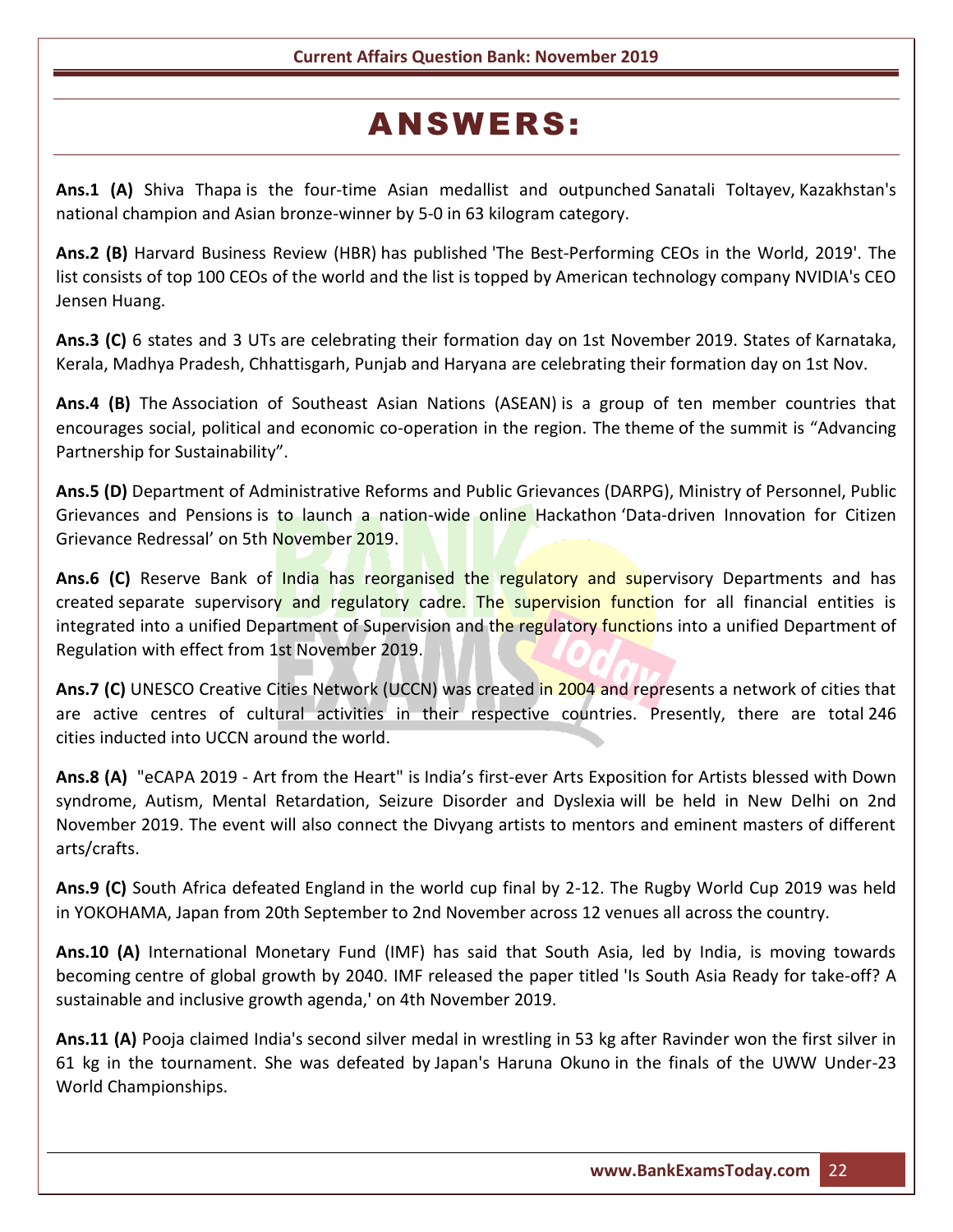**Ans.12 (B)** The focus of the exercise is on counter-terrorism and will continue till 13th November 2019 at Chirchiq Training Area near Tashkent. The Defence Minister Rajnath Singh affirmed India's commitment of developing a state-of-the-art IT complex in Armed Forces Academy of Uzbekistan.

**Ans.13 (C)** The India International Science Festival (IISF) 2019, is organized jointly by the Ministry of science and technology and Vijnana Bharati (Vibha). The theme of this annual event for 2019 is "RISEN India -Research, Innovation, and Science Empowering the Nation".

**Ans.14 (A)** The National Disaster Response Force (NDRF), Government of India is hosting the (SCOJTEX)-2019. The main focus of (SCOJTEX)-2019 is to test the region's preparedness and resilience for immediate response against earthquake.

**Ans.15 (B)** The Lifetime Achievement Award carries a cash prize of INR 10,000,00/-. She has worked in more than 120 films since her debut in 1971 and has won the César Award for Best Actress twice, for La Cérémonie and Elle.

**Ans.16 (C)** Rajinikanth got his first break in the movies as a small role in the Kannada film Katha Sangama, directed by Puttanna Kanagal. He was honoured Padma Bhushan (2000) and the Padma Vibhushan (2016) by the Government of India.

Ans.17 (C) The documentary depicted the journey of former Rangers ace David Robertson as the coach of Real Kashmir Football Club. In its first season, FC finished third in the I-League, which is currently India's second tier football league.

**Ans.18 (D)** GV-971 drug is the only Alzheimer's medicine to survive clinical trials, out of more than 320 developed by pharmaceutical companies around the globe. China has the highest people in the world suffering from Alzheimer's, roughly 10 million people.

**Ans.19 (C)** RBI has said that if the variable pay is up to 200% of the fixed pay, at least 50% of it should be in non-cash and 67% of the variable pay will be paid in non-cash, if the variable pay is above 200% of the fixed pay.

**Ans.20 (D)** Finance Minister Nirmala Sitharaman has launched two new IT Initiatives - ICEDASH and ATITHI on 4th November 2019. Both the apps will reduce interface and increase the transparency of Customs functioning.

**Ans.21 (A)** Deepak secured the bronze in the men's 10 metres air rifle while Bhaker secured gold in the women's 10 metres air pistol. He is the 2nd Indian shooter to earn an Olympic quota in the event after Divyansh Singh Panwar.

**Ans.22 (C)** Environment, Forest & Climate Change and Information & Broadcasting Minister Prakash Javadekar will attend the meet from India. During the visit to Bangladesh, the Minister will also visit Bangabandhu Memorial Museum to pay respects to Bangabandhu Sheikh Mujibur Rahman.

**Ans.23 (C)** The Paris accord is an agreement signed by 188 nations in 2015 and entered into force on 4th November 2016 to keep rising global temperatures below 2 Celsius above pre-industrial levels and limit them to 1.5 Celsius rise.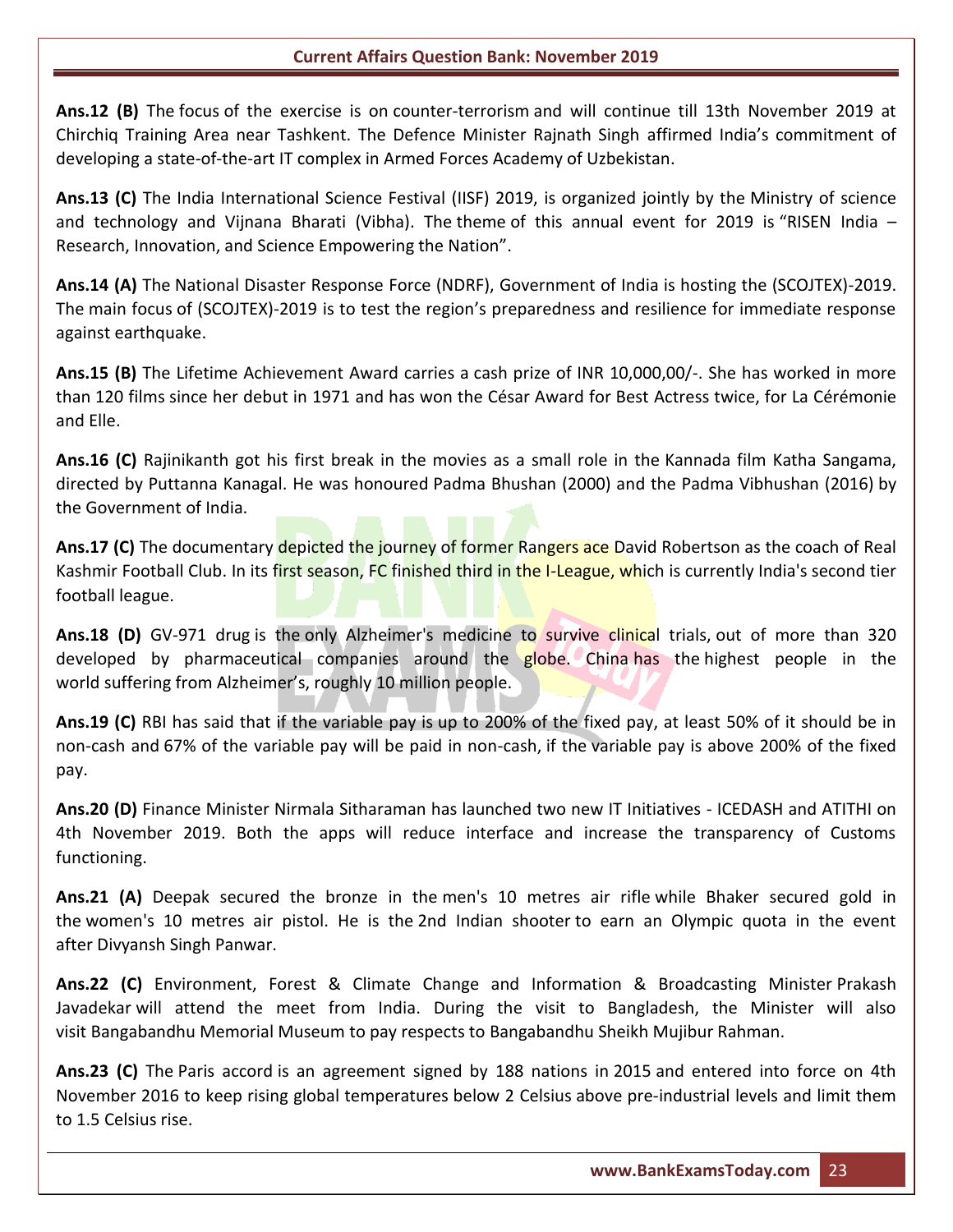**Ans.24 (C)** The formal inauguration of "Hunar Haat" was made by the Union Minister for Minority Affairs Mukhtar Abbas Naqvi at Prayagraj in Uttar Pradesh on 2nd November 2019. All the "Hunar Haat" of 2019-2020 will be based on the theme of "Ek Bharat Shrestha Bharat".

**Ans.25 (C)** The union cabinet in its meeting on 6th November has decided to set up Rs 25,000 fund to revive stalled housing projects. It will finance over 1,600 stalled housing projects that comprise 4.58 lakh housing units across the country.

**Ans.26 (B)** The 19th India-Russia Inter-Governmental Commission on Military and Military-Technical Cooperation (IRIGC-M&MTC) meeting was held in Moscow on 6th November 2019. The meeting took place between the Indian Defence Minister Rajnath Singh and Russian Defence Minister General Sergey Shoigu.

**Ans.27 (B)** The two-day BIMSTEC (Bay of Bengal initiative multi-sector technical and economic cooperation) ports Conclave will be held at Visakhapatnam on 7th and 8th November 2019. For the first time, an exclusive port conclave is being organised and Vizag port trust (VPT) will host the conclave.

**Ans.28 (D)** Himachal Pradesh government is organising the event to attract investment and create employment opportunities in the state. The state will showcase the policy and regulatory environment investment scope across the eight focus sectors.

**Ans.29 (C)** The theme of this year meeting is "Promoting a Shared Destiny and Path to Prosperity in the Indian Ocean." During this meet, the IORA Chairmanship will be given to the United Arab Emirates from South Africa, for a two year period till 2021.

**Ans.30 (A)** An Anti-Submarine Warfare Corvette, INS Kamorta, is jointly exercising with Indonesian Warship KRI Usman Harun, a multi-role Corvette. The joint exercises include Air Defence exercises, Weapon firing drills, manoeuvres, Surface Warfare exercises, Helicopter Operations and Boarding Operations.

**Ans.31 (C)** The Reserve Bank of India (RBI) has imposed a fine of Rs 5 lakh on prepaid payment instrument Oxigen Services (India) Private Limited. The move was taken in exercise of powers vested under Section 30 of the Payment and Settlement Systems Act, 2007.

**Ans.32 (C)** The Documentation Identification Number (DIN) system of Central Board of Indirect Taxes and Customs (CBIC) will come into existence from 8th November 2019. Now the CBIC communication will have to have a Documentation Identification Number and No communication would be issued without DIN.

**Ans.33 (B)** The conference is being organised by the Ministry of Statistics and Programme Implementation (MoSPI). The theme of the conference for the year 2019 is "Sustainable Development Goals (SDGs)".

**Ans.34 (B)** As per the Sample Registration System Bulletin-2016 released by the Registrar General of India on 7th November 2019, the Maternal Mortality Ratio (MMR) of India has declined by 8 points in one year. Kerala, Tamil Nadu and Maharashtra have already met the SDG target 3.1 of 70 maternal deaths per 100 000 live births by 2030.

**Ans.35 (B)** Reserve Bank of India has increased the household income limits for borrowers of Non-Banking Financial Companies (NBFCs) and microfinance institutions (MFIs). The limit on total indebtedness of the borrower has been increased from Rs 1 lakh to Rs 1.25 lakh.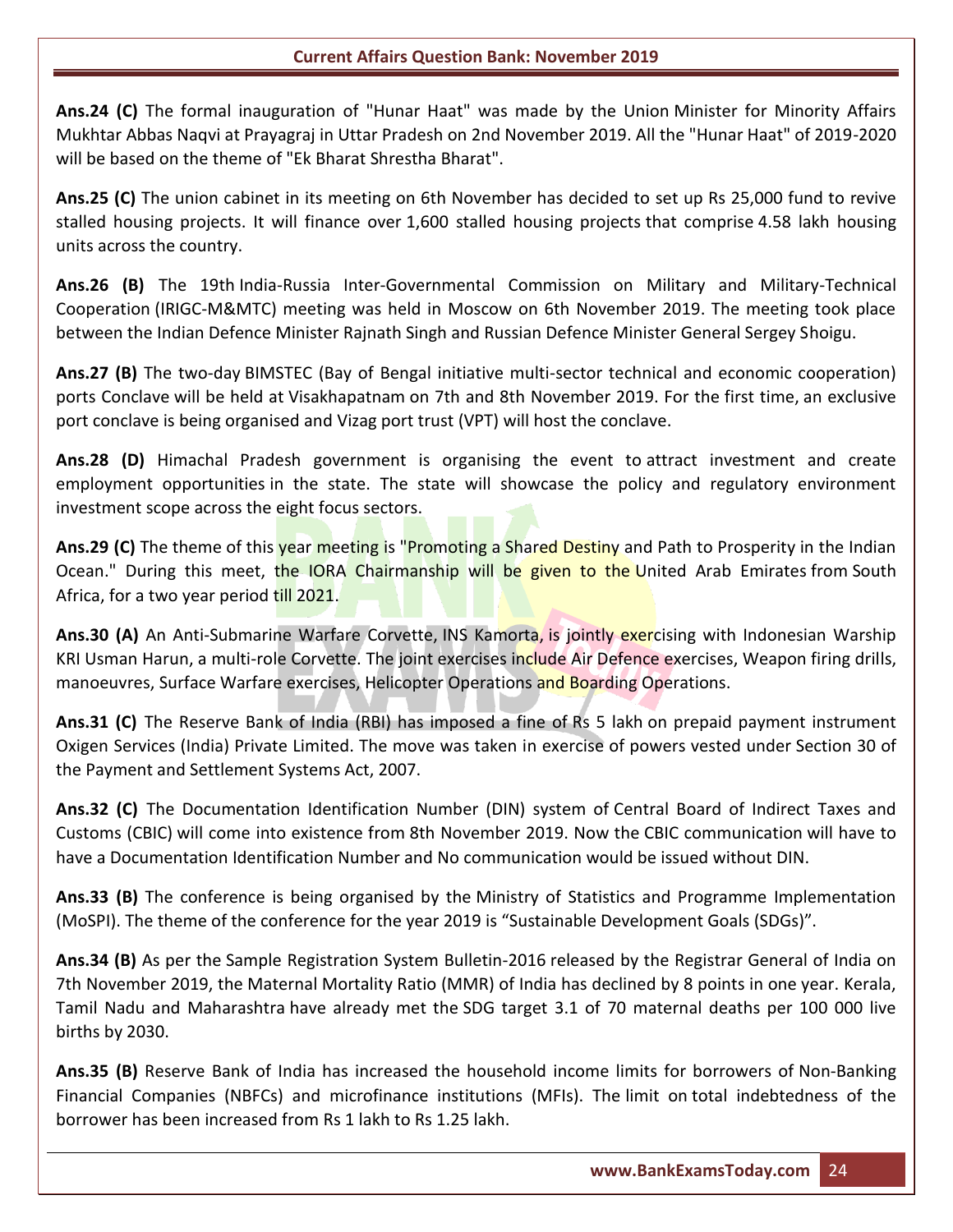**Ans.36 (C)** This was the 4th edition of the award and it marked the 5 years of setting up of the Ministry of Skill Development and Entrepreneurship (2014). Dr R A Mashelkar was the chairman of the National Jury for the award.

**Ans.37 (B)** The 9th BRICS Trade Ministers Meet will be held in Brasilia, Brazil, on the 11th of November 2019. Piyush Goyal, Commerce and Industry and Railway Minister will attend the meet from India.

**Ans.38 (D)** Kento Momota defeated Taiwan's world number two Tien-chen to won his 10th title as Japan's world number one. Chen Yufei similarly defeated Japan's Nozomi Okuhara to win the title.

**Ans.39 (A)** The first edition of the three days long Dhaka Global Dialogue was inaugurated by the Prime Minister of Bangladesh Sheikh Hasina. The theme of the dialogue is "Growth, development and Indo-Pacific".

**Ans.40 (B)** Chief Minister Vijay Rupani, who is the chairman of the Gujarat Infrastructure Development Board-GIDB has approved the proposal to construct the terminal at Bhavnagar. The CNG port terminal will have annual capacity of 6 million matric tone.

**Ans.41 (A)** Sundar Singh Gurjar has won gold at the World Para Athletics Championships in the men's F46 javelin throw. The event was held in Dubai, UAE and will take place from 7th to 15th November 2019 at Dubai Club for People with Determination.

Ans.42 (A) Saurabh Chaudhary claimed the silver medal in men's 10m air pistol event at the 14th Asian Shooting Championship. Abhishek Verma, Sharvan Kumar and Saurabh won the team bronze for India.

**Ans.43 (D)** The Def-connect was organised to showcase the accomplishments of the Innovations for Defence Excellence (iDEX) initiative. The iDEX initiative was launched by the Government of India in 2018.

**Ans.44 (D)** The Ministry of Environment, Forest and Climate Change (MoEF&CC) has organised a cleanlinesscum-awareness drive under the "Swachh – Nirmal Tat Abhiyaan". The drive is organised for cleaning beaches and creating awareness amongst citizens about coastal ecosystems.

**Ans.45 (A)** The Union Minister of State Development of North Eastern Region (DoNER), Dr Jitendra Singh addressed the Inaugural Session of 2-day India-ASEAN Business Summit on 11th Nov in New Delhi. The theme of the summit is "Today, Tomorrow, Together".

**Ans.46 (B)** Asia - Pacific Rural Agricultural and Credit Association (APRACA) is a regional association facilitates mutual exchange of information and expertise in the field of rural finance to avert financial risks.

**Ans.47 (A)** Indian Air Force MI-17 helicopters, Indian Naval ships Jalashwa, Airavat and Sandhayak, and Rapid Action Medical Team (RAMT) would participate from India. US Navy Ship Germantown and troops from US Third Marine Division would participate in the exercise.

**Ans.48 (A)** Prime Minister Narendra Modi will attend 11th BRICS (Brazil, Russia, India, China and South Africa) Summit on 14th November in Brasilia, Brazil. The BRICS grouping represents 3.6 billion people (half of the world population).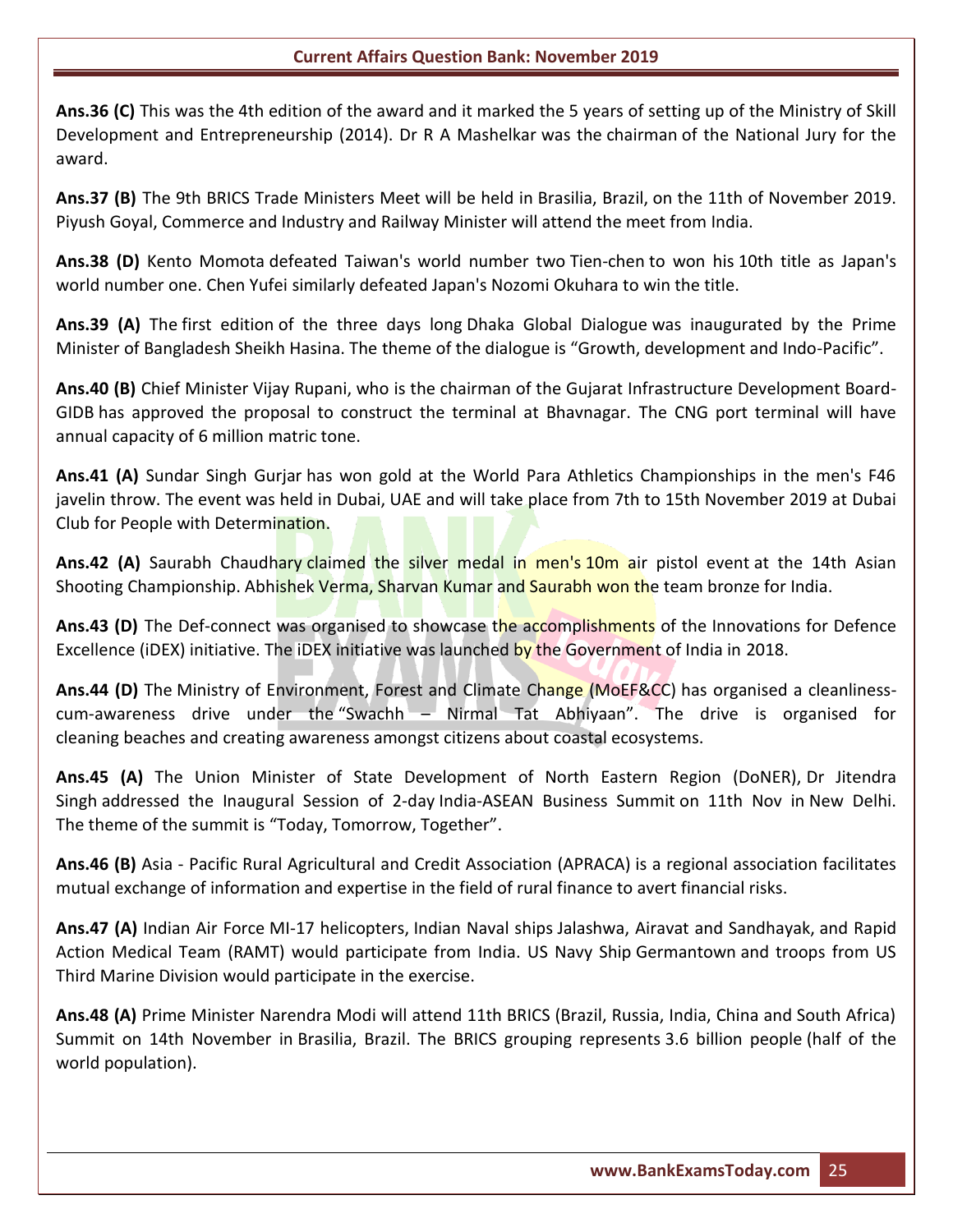**Ans.49 (E)** 'The Islamic Republic of Afghanistan' has been accorded the status of 'Partner Country' for this year and 'The Republic of Korea' will be the 'Focus Country' for this year while Bihar and Jharkhand will be the focus states in the fair.

**Ans.50 (B)** CSIR-Institute of Microbial Technology (IMTECH), Chandigarh signed a Memorandum of Understanding (MoU) with IIT Bombay for collaborative research. The objective of the collaboration is to carry out state of the art research in areas of healthcare.

**Ans.51 (B)** Social Audit is a public assembly where all the details of a project are scrutinized that includes the resources, both financial and non-financial, used by public agencies for development initiatives. It involves an in-depth analysis of the working of an entity in which the public is involved.

**Ans.52 (C)** Indo-French Joint Military Training Exercise Shakti– 2019 was concluded at Mahajan Field Firing Range, Rajasthan on 13th November 2019. The focus of the exercise is on counter-terrorism operations under the United Nations mandate.

**Ans.53 (D)** The web portal and e-Ganna App will help in strengthening the cane development societies by eradicating cane mafia and middleman between the sugar cane farmers and the sugar mills.

**Ans.54 (D)** Tobacco Board is a statutory body established under Ministry of Commerce and Industry and regulate the production and curing of Virginia tobacco in India. Earlier in 2014, the Tobacco Board of India won a Golden Leaf Award in the Most Impressive Public Service Initiative category.

**Ans.55 (B)** The Madhepura Electric Locomotive Pvt. Ltd. (MELPL) is a joint venture of Indian Railways (India) and Alstom (France). As part of the project, the factory has been set up in Madhepura, Bihar to manufacture 120 locomotives per year.

**Ans.56 (B)** The Global Cooling Prize is organized by the Department of Science and Technology (DST) under the Mission Innovation (MI) programme. Mission Innovation (MI) is a global initiative of 24 countries and the European Union to accelerate global clean energy innovation.

**Ans.57 (C)** NISHTHA is a National Mission aimed at "Improving learning outcomes at Elementary level" through Integrated Teacher Trainings. It brings competencies among all the teachers and school principals at the elementary stage to address the diverse needs of children through multiple pedagogies.

**Ans.58 (A)** The Ministry of Tourism, is participating at China International Travel Mart (CITM) to be held at Kunming, China from 15th -17th November 2019. CITM aims to increase Tourism, Trade & Tourist arrivals and investments between India & China.

**Ans.59 (C)** Shri Ramesh Pokhriyal 'Nishank', Union Minister, Ministry of Human Resource Development launched the 'Industry Guidelines on Digital Learning (discussion draft)' at the event. The Draft Guidelines were developed by UNESCO & MGIEP (Mahatma Gandhi Institute of Education for Peace and Sustainable Development), based in New Delhi.

**Ans.60 (D)** The products of Arunachal Pradesh like Mandarin oranges, kiwi, pineapple, king chilly and others were showcased to the International buyers from seven countries of Bangladesh, Nepal, Greece, Sultanate of Oman, Indonesia, UAE and Bhutan.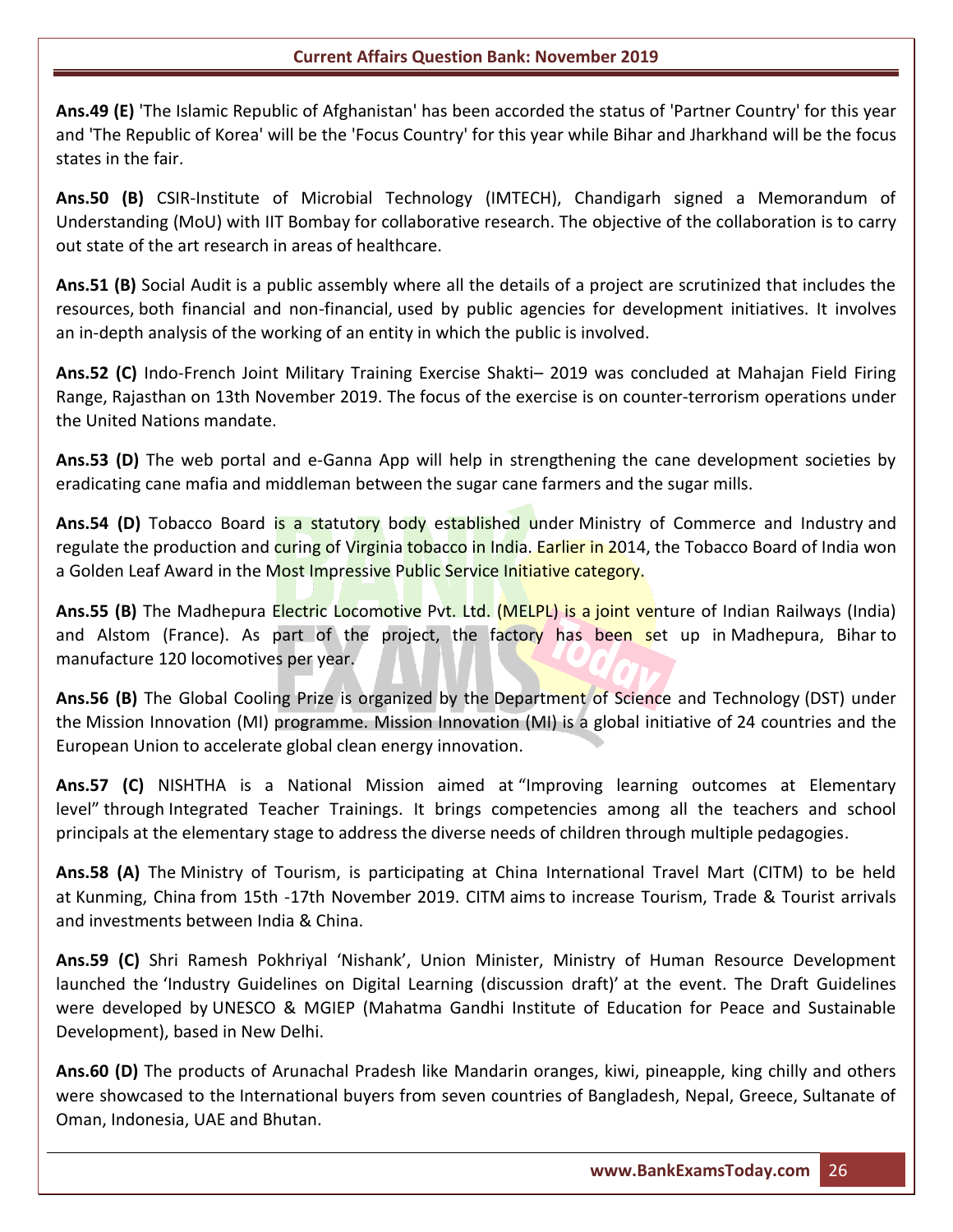**Ans.61 (B)** The conference is organized in collaboration with the Ministry of Statistics and Programme Implementation, ADB, World Bank, AfDB and various other organizations. The theme of ICAS for 2019 is 'Statistics for Transformation of Agriculture to Achieve the Sustainable Development Goals (SDGs)'.

**Ans.62 (C)** Vice President M. Venkaiah Naidu awarded the 'National Awards for Excellence in Journalism 2019' at New Delhi on the National Press Day on 16th November 2019. The 'National Awards for Excellence in Journalism 2019' was organized by the Press Council of India.

**Ans.63 (A)** The Ministry of Consumer Affairs, Food and Public Distribution have released the Water Quality Report for State Capitals & UT. The study on the quality of piped drinking water being supplied in the country is undertaken by the Bureau of India Standards (BIS).

**Ans.64 (C)** Union Minister for Health & Family Welfare Dr Harsh Vardhan, has inaugurated the 6th National Summit on Good, Replicable Practices and Innovations at Gandhinagar (Gujarat). SAANS campaign "Social Awareness and Action to Neutralise Pneumonia Successfully" was launched at the Summit to control Pneumonia.

**Ans.65 (D)** The Concept Paper to establish the ADMM-Plus was adopted in the 2nd ADMM, which was held in Singapore in 2007. The current Chairman of the ADMM-Plus is H.E. Gen. Prawit Wongsuwon (Minister of Defence), Kingdom of Thailand.

**Ans.66 (D)** The first Winter-Grade Diesel was launched to avoid the problem of freezing of diesel in the vehicles when winter temperatures drop to as low as -30 degree Celsius. Normal grade of Diesel loses its fluidity function in the extreme winter weather of the region.

**Ans.67 (C)** India has bagged the best-ever nine medals haul at the World Para Athletics Championship. India scored two gold, two silver and five bronze medals in the event.

**Ans.68 (C)** The Bilateral Maritime Exercise Za'ir-Al-Bahr (Roar of the Sea) is being conducted between the Navies of India and Qatar from 17th to 21st Nov 19. The exercise will be held between the Indian Navy and Qatari Emiri Naval Forces in Doha, Qatar.

**Ans.69 (C)** Government of India signed a \$ 91 million loan with the Asian Development Bank (ADB) for Comprehensive Water Management in Karnataka. The first project is helping the modernization of the Gondi irrigation system and the second Project to modernize Vijayanagara Channel.

**Ans.70 (D)** The tourism arm of Indian Railways, Indian Railway Catering and Tourism Corporation Limited, is organising the "Heritage Week". The "Heritage Week" is celebrated on the occasion of World Heritage Week 2019 which is observed from 19th to 25th November 2019.

**Ans.71 (C)** The Target Olympic Podium (TOP) Scheme was formulated in July 2014, under the ambit of the National Sports Development Fund (NSDF). The scheme aims to identify and prepare potential players for the Olympic and Paralympic Games.

**Ans.72 (A)** Justice Bobde succeeded Justice Ranjan Gogoi as he was retired on 17th Nov 19. Justice Bobde is the senior-most Judge in the Supreme Court in hierarchy after CJI Ranjan Gogoi. Justice Bobde will hold the office of CJI for a tenure of around 18 months till his retirement on April 23, 2021.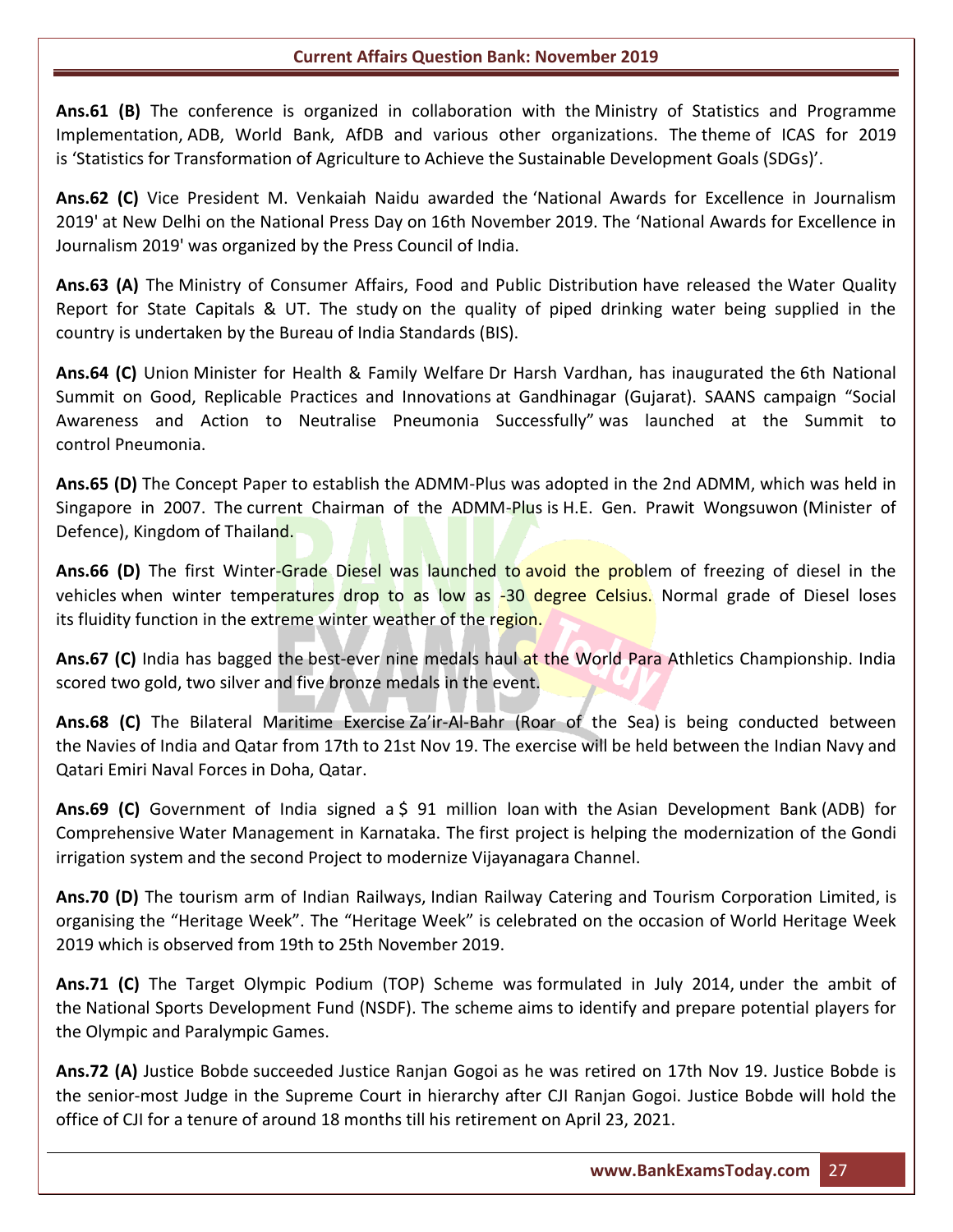**Ans.73 (B)** India is the 2nd largest producer of crude steel and 3rd largest consumer of finished steel in the world. The ISA – Steel Conclave 2019 will look on forward strategies to create the premier platform for the entire Steel Ecosystem in the country.

**Ans.74 (D)** The Golden Chariot train started its operations in 2008, is a Government of Karnataka initiative in a Joint Venture with the Ministry of Railways. The train has a capacity of 84 guests and covers tourist attractions in the state of Karnataka and other south Indian states.

**Ans.75 (C)** The conference was held to analyse possibilities to achieve the Sustainable Development Goal 3 (SDG 3) - Good Health and Well-being, at ensuring healthy lives and promote well-being for all at all ages. The theme of the conference was 'Universal Health Coverage (UHC) and innovation'.

**Ans.76 (D)** The World Fisheries Day is celebrated every year throughout the fishing communities to demonstrate solidarity with all fisherfolk, fish farmers and concerned stakeholders throughout the world. The Ministry has set the target to achieve 20 million metric tonne in the next five years.

**Ans.77 (B)** The National Institute for Sowa-Rigpa (NISR) in Leh, Union Territory of Ladakh would be an autonomous organization under the Ministry of AYUSH. The Ministry has been allocated Rs. 47.25 crore for the Institute.

**Ans.78 (C)** "Global Bio-India 2019" Summit is one of the largest biotechnology stakeholders conglomerates which will be held for the first time in India at New Delhi. Hosting the Summit, India is aiming to attract investments, indigenous talent pool, commercialization of biotech equipment etc.

**Ans.79 (B)** The listed companies will have to disclose the default's fact within 24 hours, in case of default in repayment of loans beyond 30 days. Portfolio Managers (PM) Regulations, 2019 have been amended following which net worth requirement of portfolio managers has been enhanced from 2 crore to 5 crore rupees.

**Ans.80 (E)** The government will sell its 53.29 per cent stake in BPCL, 63.75 per cent in SCI, 30.8 per cent in CONCOR, 74.23 per cent in THDCIL and 100 per cent in NEEPCO. The CCEA also approved reduction of government's stake in select PSUs below 51 %, while retaining the management control.

**Ans.81 (B)** Agro-Vision, an Agro-based Exhibition, aims to cater the requirements of farmers of Vidarbha region. The exhibition comprises of National Agri-Exhibition Workshop for farmers and seminars and showcase new technology in farming, suggestions for allied business etc. to enhance farmer's income.

**Ans.82 (D)** The International Tourism Mart is organised in the North Eastern States on a rotation basis. The earlier edition of the mart has been held in Guwahati, Tawang, Shillong, Gangtok, Agartala and Manipur is hosting the mart for the 2nd time.

**Ans.83 (C)** The prescribed ceiling of aggregate chit fund amount for individuals has been raised from Rs 1 lakh to Rs 3 lakh. The prescribed ceiling of aggregate chit fund amount for the firms has been raised from Rs 6 lakh to Rs 18 lakh.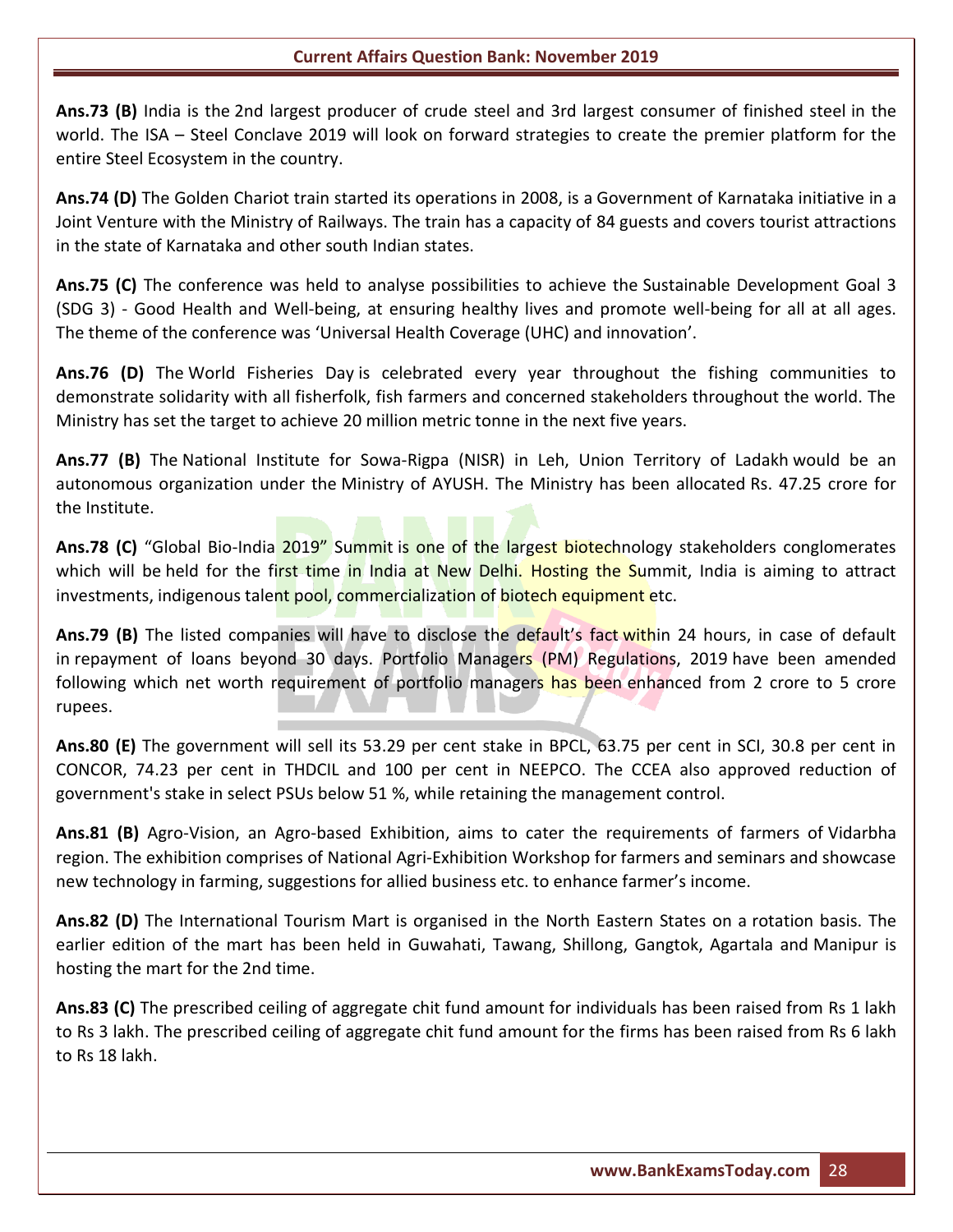**Ans.84 (E)** Rajiv Lall, chairman of IDFC, N S Kannan, Managing Director of ICICI Prudential Life Insurance's and N S Venkatesh, Chief Executive of Mutual Funds' Association AMFI's will be the members of the panel with DHFL administrator R. Subramaniakumar.

**Ans.85 (E)** Bengaluru was ranked 83rd in the list, Delhi and Mumbai stood at 101st and 107th position. The Index ranked 113 cities across the globe in terms of their inclusive prosperity of their economies measuring not only economic growth but its distribution across their population.

**Ans.86 (E)** The declaration was proposed by Britain and was passed unanimously by the 15-member UNSC body (10 elected members and 5 permanent members). The Convention on the Prohibition of the Development, Production, Stockpiling and Use of Chemical Weapons aims to eliminate weapons of mass destruction.

**Ans.87 (A)** N K Singh, Chairman of 15th Finance Commission (FC) has called for major changes in the GST (Goods and Service Tax) structure. It focused was on simplifying the GST structure and minimising the cost compliance.

**Ans.88 (C)** The tax department has launched a web portal and was inaugurated on Income Tax website by the Central Board of Direct Taxes (CBDT) Chairman P C Mody. The portal will provide information about procedures related to automatic exchange of information under common reporting standards.

**Ans.89 (C)** Rafael Nadal has defeated Denis Shapovalov of Canada by 6-3, 7-6 (9-7) to clinch Spain's 2-0 win against Canada. Canada was the 1st time finalist fighting for the Davis Cup title.

**Ans.90 (B)** The Portal will provide a robust and transparent real-time web-based monitoring system to the beneficiaries of credit-linked Subsidy Services (CLSS). The beneficiaries under the scheme include Middle Income Groups, Economically Weaker Sections, and Lower Income Groups.

**Ans.91 (B)** The Taxation Laws (Amendment) Bill, 2019 slashes the corporate rate tax to 22% for domestic companies provided they do not claim certain deductions under the IT Act.

**Ans.92 (A)** Constitution Day or Samvidhan divas is observed across the country on 26th Nov every year. The day marks the adoption of the Indian Constitution by the Constituent Assembly in 1949.

**Ans.93 (B)** The 63rd National Shooting Championship Competitions (NSCC) 2019 in Shotgun events is being held at Dr. Karni Singh Shooting Ranges, New Delhi from 16th to 30th November 2019. The NSCC 2019 is being organized by the National Rifle Association of India.

**Ans.94 (C)** Dr Kurien helped in flourishing the organized milk sector in the country after Independence. He launched the Operation Flood, the world's largest agricultural dairy development programme, which made dairy farming India's largest self-sustaining industry.

**Ans.95 (B)** Ocean Dance Festival is the largest international dance festival of Bangladesh. The theme of this year's festival is 'Bridging the distance' or Durotter Shetubandhan.

**Ans.96 (B)** The National Cadet Corps (NCC), celebrated its 71st Raising Day on 24th Nov 19 across the country. NCC is the world's largest uniformed youth organization, also called the youth wing of Armed Forces.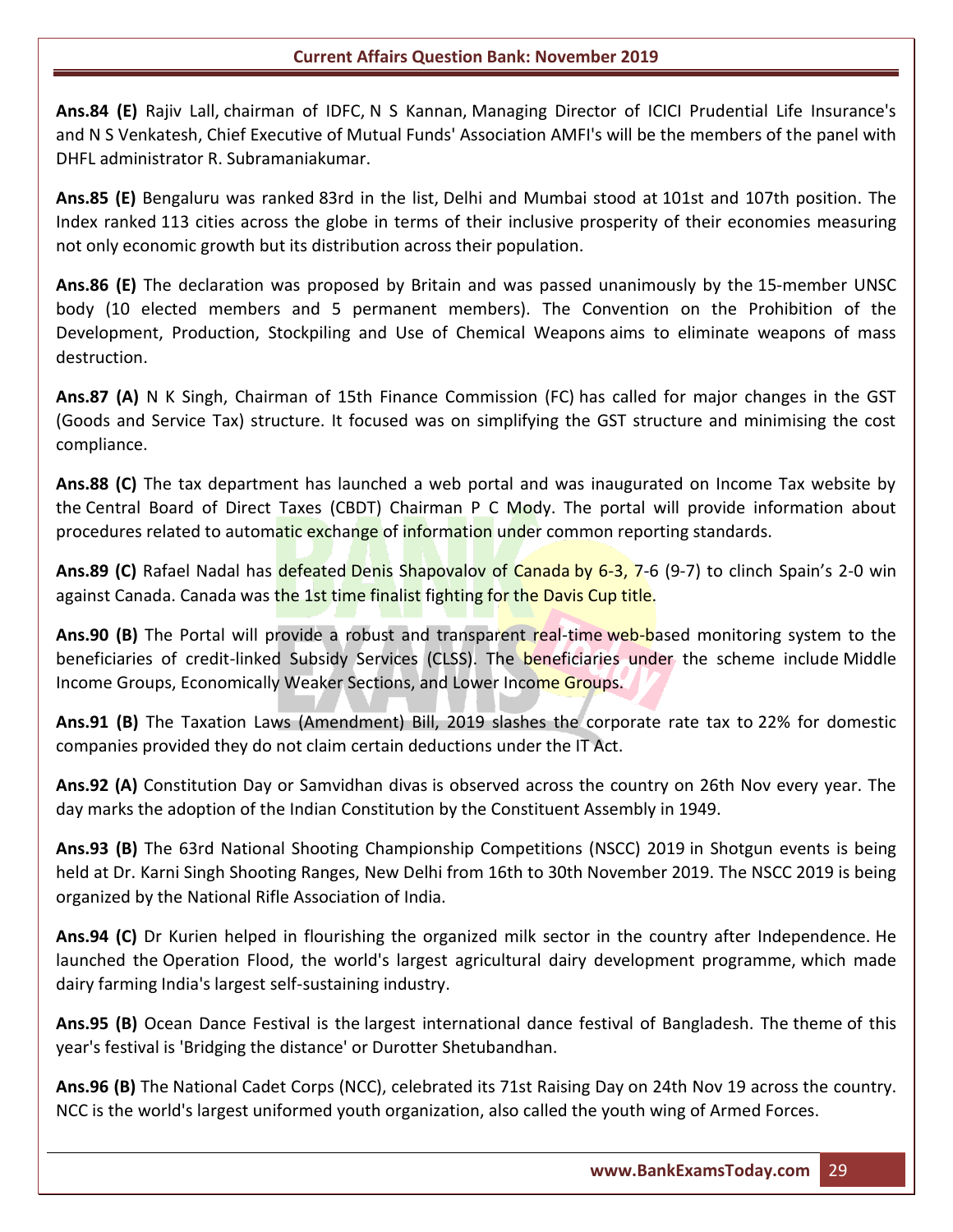**Ans.97 (C)** OIJIF, a growth capital private equity (PE) fund has bought a 9.9% stake in Punjab-based Capital Small Finance Bank. OIJIF is co-sponsored by State Bank of India (SBI) and State General Reserve Fund of Oman (SGRF).

**Ans.98 (C)** Ind-Ra has revised its GDP growth forecast for FY20 to 5.6 %. It has also forecasted that the Indian economy may have slowed for the sixth consecutive quarter in July-September to 4.7%.

**Ans.99 (C)** The endangered vulture population has come down from 40 million to 19,000 in a span of over three decades. The vulture conservation centre will be set up on the lines of Jatayu Conservation Breeding Centre at Pinjore in Haryana (first in the country).

**Ans.100 (C)** The Cartosat-3 satellite was launched from the Satish Dhawan Space Centre at Sriharikota in Andhra Pradesh. The satellite was carried out by the PSLV C-47 rocket along with 13 customer payloads belonging to a US space technology firm.

**Ans.101 (E)** The Bill seeks to prohibit the production, trade, transport, storage and advertisement of electronic cigarettes (e-cigarettes). As per the bill, electronic cigarettes (e-cigarettes) is an electronic device that creates vapour for inhalation by heating a substance containing nicotine and other chemicals.

**Ans.102 (C)** Minister of Heavy Industries & Public Enterprises Nitin Gadkari addressed the event and called upon the auto industry to focus on future technologies as skilled man-power in the auto sector. This event served as a platform for bringing together all stakeholders in the automotive industry to understand global advancements in technologies.

**Ans.103 (B)** The Special Protection Group will provide security to Prime Minister, and members of his immediate family residing with him at his official residence. Security to former prime ministers, and his immediate family members residing with him at the residence allotted to him for a period of 5 years will also be provided.

**Ans.104 (D)** The event is organised by Uttar Pradesh Police in association with the Home Ministry and the Bureau of Police Research and Development. Lucknow is organising the event for the 2nd time and the last time Lucknow was host for AIPSC was in 1997.

**Ans.105 (A)** The Dialogue took place under the MoU between NITI Aayog and DRC signed during the visit of Hon'ble Prime Minister of India to China in May 2015. The Sixth NITI Aayog–DRC Dialogue will be convened in India in the second half of November 2020.

**Ans.106 (A)** Ministry of Women and Child Development has announced that the United Nations Children's Fund (UNICEF) has launched 'YuWaah' Generation Unlimited in India. The target age group of YuWaah includes adolescent girls and boys.

**Ans.107 (B)** The Ministry of Sports has constituted a 13-member expert committee to review the Draft National Sports Code. The expert committee will be headed by former Supreme Court judge Justice Mukundakam Sharma.

**Ans.108 (D)** Abhishek Verma and Jyothi Surekha Vennam claimed gold in compound mixed pair event at the 21st Asian Archery Championships. The 21st Asian Archery Championships was held in Bangkok, Thailand.